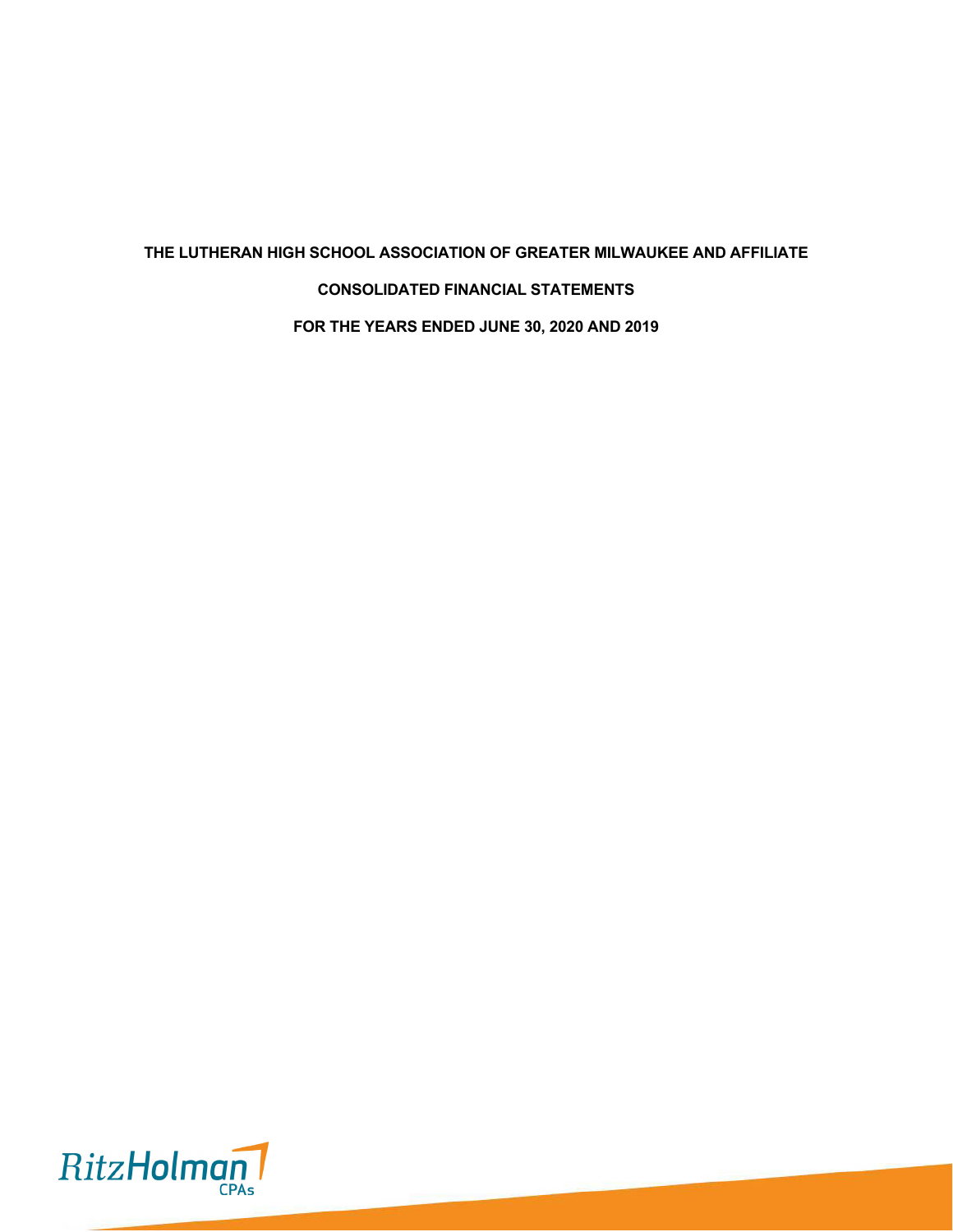# **THE LUTHERAN HIGH SCHOOL ASSOCIATION OF GREATER MILWAUKEE AND AFFILIATE**

# **TABLE OF CONTENTS**

|                                                                        | Page           |
|------------------------------------------------------------------------|----------------|
|                                                                        | $1 - 2$        |
|                                                                        | 3              |
|                                                                        | $\overline{4}$ |
|                                                                        | $5 - 6$        |
|                                                                        | $\overline{7}$ |
|                                                                        | $8 - 21$       |
| Schedules of Revenue and Expenses Without Donor Restrictions by School | $22 - 23$      |
|                                                                        | 24             |
|                                                                        | 25             |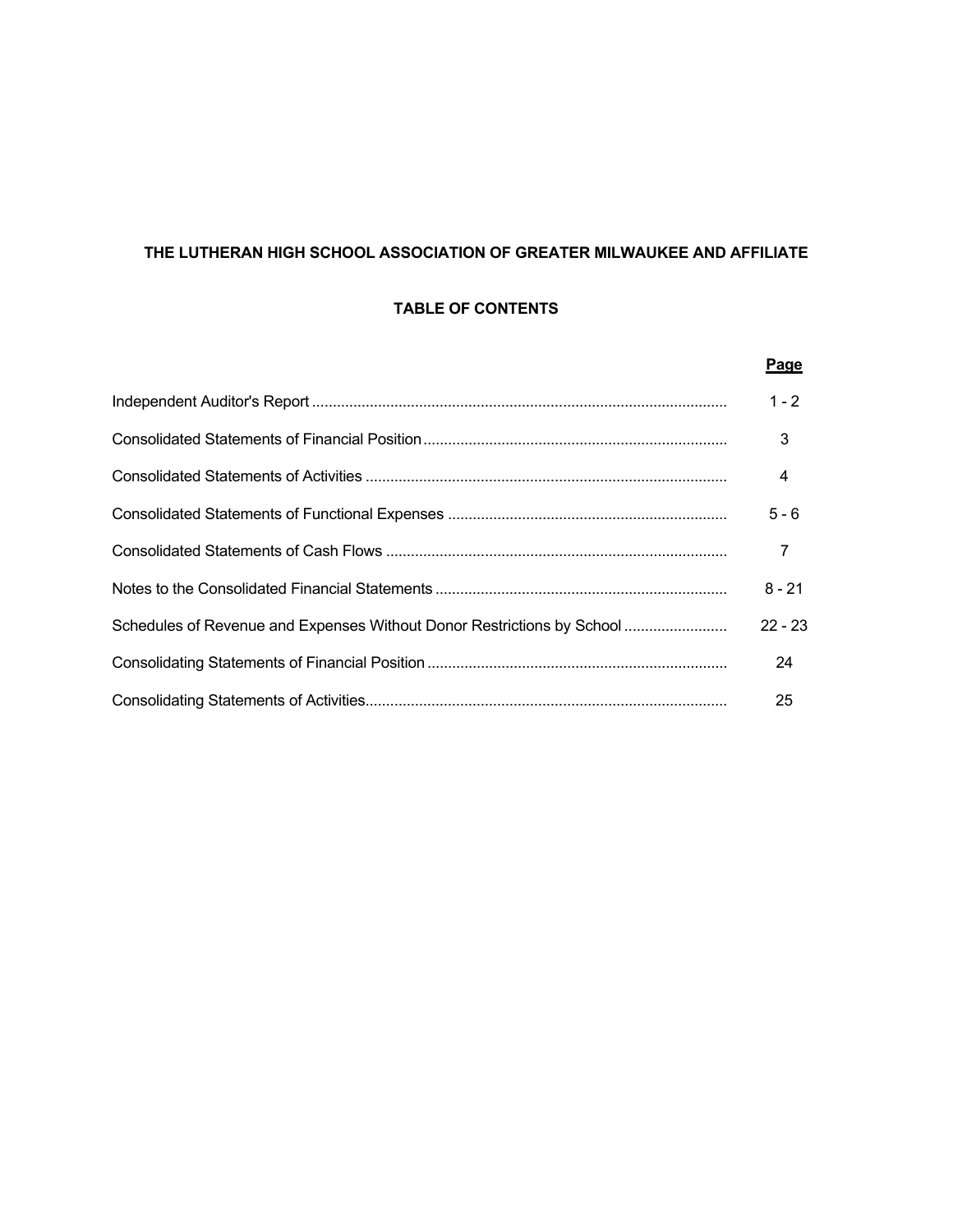

#### Independent Auditor's Report

Board of Directors Lutheran High School Association of Greater Milwaukee, Inc. and Affiliate

We have audited the accompanying consolidated financial statements of Lutheran High School Association of Greater Milwaukee, Inc. and Affiliate which comprise the consolidated statements of financial position as of June 30, 2020, and 2019 and the related consolidated statements of activities, functional expenses, and cash flows for the years then ended, and the related notes to the consolidated financial statements.

#### **Management's Responsibility for the Consolidated Financial Statements**

Management is responsible for the preparation and fair presentation of these consolidated financial statements in accordance with accounting principles generally accepted in the United States of America; this includes the design, implementation, and maintenance of internal control relevant to the preparation and fair presentation of financial statements that are free from material misstatement, whether due to fraud or error.

#### **Auditor's Responsibility**

Our responsibility is to express an opinion on these consolidated financial statements based on our audit. We conducted our audit in accordance with auditing standards generally accepted in the United States of America. Those standards require that we plan and perform the audit to obtain reasonable assurance about whether the consolidated financial statements are free from material misstatement.

An audit involves performing procedures to obtain audit evidence about the amounts and disclosures in the consolidated financial statements. The procedures selected depend on the auditor's judgment, including the assessment of the risks of material misstatement of the consolidated financial statements, whether due to fraud or error. In making those risk assessments, the auditor considers internal control relevant to the Organization's preparation and fair presentation of the consolidated financial statements in order to design audit procedures that are appropriate in the circumstances, but not for the purposes of expressing an opinion on the effectiveness of the entity's internal control. Accordingly, we express no such opinion. An audit also includes evaluating the appropriateness of accounting policies used and the reasonableness of significant accounting estimates made by management, as well as evaluating the overall presentation of the consolidated financial statements.

We believe that the audit evidence we have obtained is sufficient and appropriate to provide a basis for our audit opinion.

#### **Opinion**

In our opinion, the consolidated financial statements referred to above present fairly, in all material respects, the financial positions of Lutheran High School Association of Greater Milwaukee, Inc. and Affiliate as of June 30, 2020 and 2019, and the changes in their net assets and their cash flows for the years then ended in accordance with accounting principles generally accepted in the United States of America.

*Ritz Holman LLP Serving business, nonprofits, individuals and trusts.* 

330 E. Kilbourn Ave., Suite 550 t. 414.271.1451<br>Milwaukee, WI 53202 f. 414.271.7464 Milwaukee, WI 53202 ritzholman.com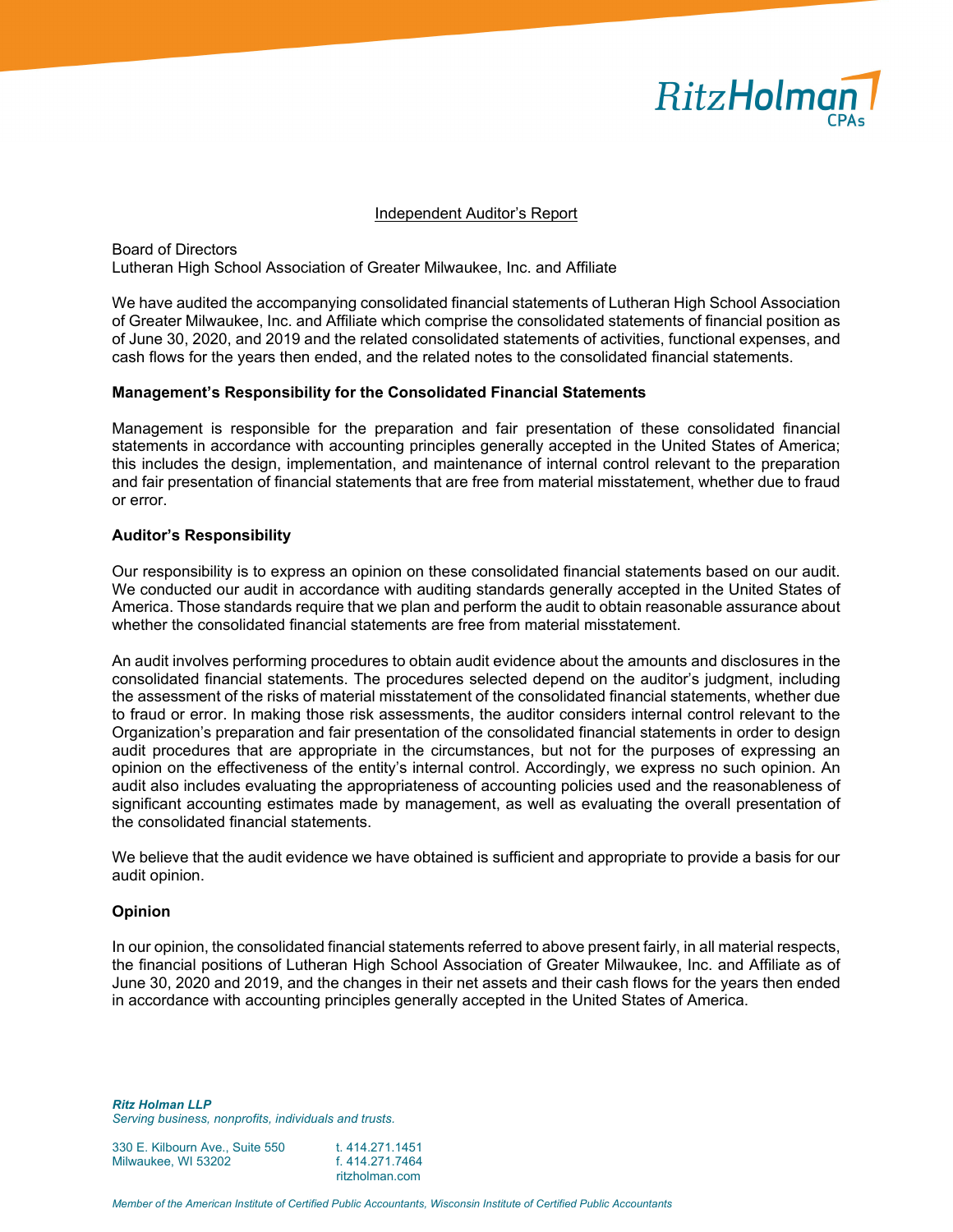Board of Directors Lutheran High School Association of Greater Milwaukee, Inc. and Affiliate

### **Supplementary Information**

Our audit was conducted for the purpose of forming an opinion on the consolidated financial statements as a whole. The consolidated schedules of revenue and expenses without donor restrictions by school, consolidating statement of financial position and consolidated statement of activities are presented for purposes of additional analysis and are not a required part of the basic consolidated financial statements. Such information is the responsibility of management and was derived from and relates directly to the underlying accounting and other records used to prepare the basic consolidated financial statements. The information has been subjected to the auditing procedures applied in the audit of the basic consolidated financial statements and certain additional procedures, including comparing and reconciling such information directly to the underlying accounting and other records used to prepare the basic consolidated financial statements or to the basic consolidated financial statements themselves, and other additional procedures in accordance with auditing standards generally accepted in the United States of America. In our opinion, the information is fairly stated in all material respects in relation to the basic consolidated financial statements as a whole.

Kitz Halman LLP

Certified Public Accountants

Milwaukee, Wisconsin September 25, 2020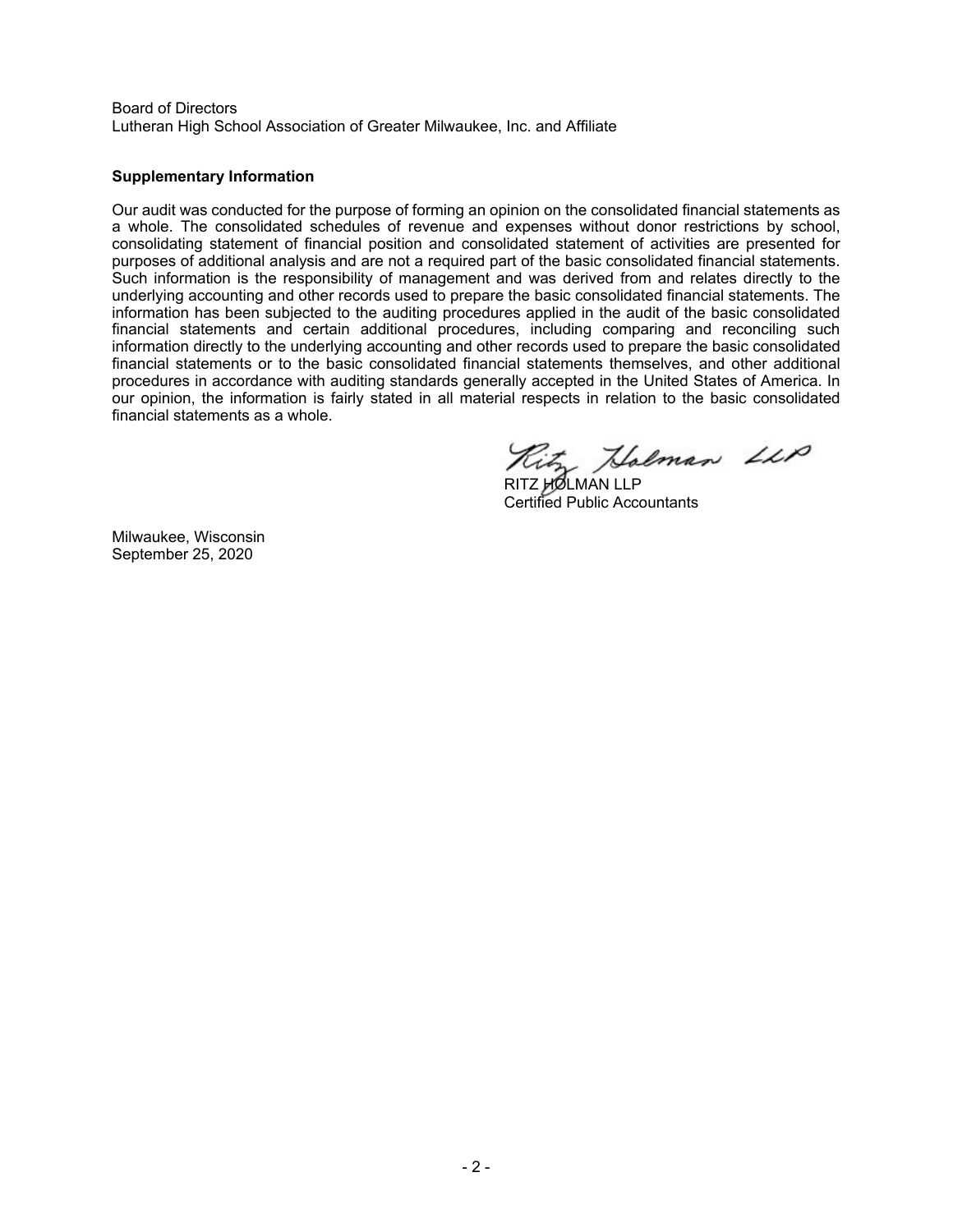#### **THE LUTHERAN HIGH SCHOOL ASSOCIATION OF GREATER MILWAUKEE AND AFFILIATE CONSOLIDATED STATEMENTS OF FINANCIAL POSITION JUNE 30, 2020 AND 2019**

|                                                |                                      |    | 2020                              |                         |                    |    |                                      |               | 2019                              |          |                         |
|------------------------------------------------|--------------------------------------|----|-----------------------------------|-------------------------|--------------------|----|--------------------------------------|---------------|-----------------------------------|----------|-------------------------|
|                                                | Without<br><b>Donor Restrictions</b> |    | With<br><b>Donor Restrictions</b> |                         | Total              |    | Without<br><b>Donor Restrictions</b> |               | With<br><b>Donor Restrictions</b> |          | Total                   |
| <b>ASSETS</b>                                  |                                      |    |                                   |                         |                    |    |                                      |               |                                   |          |                         |
| <b>CURRENT ASSETS</b>                          |                                      |    |                                   |                         |                    |    |                                      |               |                                   |          |                         |
| Cash                                           | \$<br>3,621,241                      | \$ | 1,727,781                         | \$                      | 5,349,022          | \$ | 1,189,102                            | \$            | 964,564                           | \$       | 2,153,666               |
| Accounts Receivable - Net                      | 206,441                              |    | 451,302                           |                         | 657,743            |    | 357,795                              |               | 270.819                           |          | 628.614                 |
| Pledges Receivable                             |                                      |    | 456,357                           |                         | 456,357            |    | ---                                  |               | 456,700                           |          | 456.700                 |
| <b>Other Asset</b>                             | 18,056                               |    | ---                               |                         | 18,056             |    | 17,508                               |               | $\overline{a}$                    |          | 17,508                  |
| <b>Prepaid Expenses</b>                        | 314,403                              |    | ---                               |                         | 314,403            |    | 58,426                               |               | $\overline{a}$                    |          | 58,426                  |
| <b>Total Current Assets</b>                    | \$<br>4,160,141                      | S  | 2,635,440                         | $\overline{\mathbb{S}}$ | 6,795,581          | S  | 1,622,831                            | \$            | 1,692,083                         | <b>S</b> | 3,314,914               |
|                                                |                                      |    |                                   |                         |                    |    |                                      |               |                                   |          |                         |
| <b>FIXED ASSETS</b>                            |                                      |    |                                   |                         |                    |    |                                      |               |                                   |          |                         |
| Land                                           | \$<br>1,994,305                      | \$ |                                   | \$                      | 1,994,305          | \$ | 1,994,305                            | \$            | $-$                               | \$       | 1,994,305               |
| <b>Construction in Progress</b>                |                                      |    | 5,579,919                         |                         | 5.579.919          |    |                                      |               | 4.859.472                         |          | 4.859.472               |
| Land Improvements                              | 3,835,093                            |    |                                   |                         | 3,835,093          |    | 3,763,968                            |               |                                   |          | 3,763,968               |
| Building and Building Improvements             | 42,968,313                           |    | ---                               |                         | 42,968,313         |    | 36,571,310                           |               | $---$                             |          | 36,571,310              |
| Furniture, Fixtures and Equipment              | 2.030.804                            |    | $\overline{a}$                    |                         | 2,030,804          |    | 1,874,204                            |               | $\overline{a}$                    |          | 1,874,204               |
| Vehicles                                       | 294,147                              |    |                                   |                         | 294,147            |    | 294.147                              |               |                                   |          | 294.147                 |
| <b>Total Fixed Assets</b>                      | \$<br>51, 122, 662                   | \$ | 5,579,919                         | \$                      | 56,702,581         | \$ | 44.497.934                           | $\mathsf{\$}$ | 4,859,472                         | \$       | 49.357.406              |
| <b>Accumulated Depreciation</b>                | (17, 852, 403)                       |    |                                   |                         | (17, 852, 403)     |    | (16, 442, 041)                       |               |                                   |          | (16, 442, 041)          |
| <b>Net Fixed Assets</b>                        | \$<br>33,270,259                     | \$ | 5,579,919                         | \$                      | 38,850,178         | \$ | 28,055,893                           | \$            | 4,859,472                         | \$       | 32,915,365              |
|                                                |                                      |    |                                   |                         |                    |    |                                      |               |                                   |          |                         |
| <b>LONG-TERM ASSETS</b>                        |                                      | \$ |                                   |                         |                    |    |                                      |               |                                   |          |                         |
| <b>Accounts Receivable</b>                     | \$<br>154,836                        |    | 640.195                           | \$                      | 154,836<br>640.195 | \$ | 120,859                              | \$            | 50.825                            | \$       | 120,859<br>50.825       |
| Pledges Receivable - Net<br><b>Other Asset</b> | 159,870                              |    |                                   |                         | 159,870            |    | 177.926                              |               |                                   |          | 177,926                 |
|                                                | \$<br>314.706                        |    | 640.195                           | \$                      | 954.901            |    | 298.785                              |               | 50.825                            | \$       | 349.610                 |
| <b>Total Long-Term Assets</b>                  |                                      | \$ |                                   |                         |                    | \$ |                                      | \$            |                                   |          |                         |
| <b>OTHER ASSETS</b>                            |                                      |    |                                   |                         |                    |    |                                      |               |                                   |          |                         |
| <b>Security Deposit</b>                        | \$<br>15,700                         | \$ |                                   | \$                      | 15,700             | \$ | 15,000                               | \$            |                                   | \$       | 15,000                  |
| <b>Credit Card Holding</b>                     | 397                                  |    |                                   |                         | 397                |    |                                      |               |                                   |          |                         |
| <b>Total Other Assets</b>                      | \$<br>16,097                         | \$ | ---                               | \$                      | 16,097             | \$ | 15,000                               | \$            |                                   | \$       | 15,000                  |
|                                                |                                      |    |                                   |                         |                    |    |                                      |               |                                   |          |                         |
| <b>TOTAL ASSETS</b>                            | \$<br>37,761,203                     |    | 8,855,554                         | \$                      | 46,616,757         | \$ | 29,992,509                           | \$            | 6,602,380                         | \$       | 36,594,889              |
| <b>LIABILITIES AND NET ASSETS</b>              |                                      |    |                                   |                         |                    |    |                                      |               |                                   |          |                         |
| <b>CURRENT LIABILITIES</b>                     |                                      |    |                                   |                         |                    |    |                                      |               |                                   |          |                         |
| <b>Accounts Payable</b>                        | \$<br>249,351                        | \$ | 1,417,166                         | \$                      | 1,666,517          | \$ | 585,796                              | \$            | 207.399                           | \$       | 793,195                 |
| <b>Accrued Payroll</b>                         | 1.050.379                            |    | ---                               |                         | 1.050.379          |    | 1,010,746                            |               | $\overline{a}$                    |          | 1,010,746               |
| Current Portion of CARES Act PPP Loan          | 1,097,469                            |    | ---                               |                         | 1,097,469          |    |                                      |               | ---                               |          |                         |
| <b>Current Portion of Mortgages Payable</b>    | 343,218                              |    | $\sim$                            |                         | 343,218            |    | 384,656                              |               | $\overline{a}$                    |          | 384,656                 |
| Deferred Revenue                               | 1,249,681                            |    |                                   |                         | 1,249,681          |    | 1,360,680                            |               |                                   |          | 1,360,680               |
| <b>Total Current Liabilities</b>               | \$<br>3,990,098                      | \$ | 1,417,166                         | \$                      | 5,407,264          | \$ | 3,341,878                            | \$            | 207,399                           | \$       | 3,549,277               |
|                                                |                                      |    |                                   |                         |                    |    |                                      |               |                                   |          |                         |
| <b>LONG-TERM LIABILITIES</b>                   |                                      |    |                                   |                         |                    |    |                                      |               |                                   |          |                         |
| <b>CARES Act PPP Loan</b>                      | \$<br>2,857,500                      | \$ |                                   | \$                      | 2,857,500          | \$ |                                      | \$            |                                   | \$       |                         |
| Less: Current Portion of CARES Act PPP Loan    | (1,097,469)                          |    |                                   |                         | (1,097,469)        |    |                                      |               |                                   |          |                         |
| Mortgages Payable                              | 13,911,560                           |    | 6,413,192                         |                         | 20,324,752         |    | 14,303,375                           |               | 1,648,337                         |          | 15.951.712              |
| Less: Current Portion of Mortgages Payable     | (343, 218)                           |    | ---                               |                         | (343, 218)         |    | (384, 656)                           |               | $\overline{a}$                    |          | (384, 656)              |
| <b>Accrued Payroll</b>                         | 657,522                              |    |                                   |                         | 657,522            |    | 721,484                              |               |                                   |          | 721,484                 |
| <b>Student Activities - Auxiliary</b>          | 137,532                              |    | (137, 532)                        |                         |                    |    | 228,490                              |               | (228, 490)                        |          |                         |
| <b>Total Long-Term Liabilities</b>             | \$<br>16,123,427                     | S  | 6,275,660                         | \$                      | 22,399,087         | \$ | 14,868,693                           | \$            | 1,419,847                         | \$       | 16,288,540              |
| <b>Total Liabilities</b>                       | \$<br>20,113,525                     | \$ | 7,692,826                         | \$                      | 27,806,351         | \$ | 18,210,571                           | $\mathsf{\$}$ | 1,627,246                         | \$       | 19,837,817              |
|                                                |                                      |    |                                   |                         |                    |    |                                      |               |                                   |          |                         |
| <b>NET ASSETS</b>                              |                                      |    |                                   |                         |                    |    |                                      |               |                                   |          |                         |
| <b>Without Donor Restrictions</b>              | \$                                   | \$ |                                   | \$                      |                    |    | 11.781.938                           |               |                                   | \$       | 11.781.938              |
| Operating<br><b>With Donor Restrictions</b>    | 17,647,678                           |    |                                   |                         | 17,647,678         | \$ |                                      | \$            | 4.975.134                         |          |                         |
| <b>Total Net Assets</b>                        | \$<br>17.647.678                     | S  | 1,162,728                         | \$                      | 1,162,728          | \$ | 11.781.938                           | \$            | 4,975,134                         | \$       | 4,975,134<br>16,757,072 |
|                                                |                                      |    | 1,162,728                         |                         | 18,810,406         |    |                                      |               |                                   |          |                         |
| TOTAL LIABILITIES AND NET ASSETS \$            | 37,761,203                           | \$ | 8,855,554                         |                         | 46,616,757         | \$ | 29,992,509                           | \$            | 6,602,380                         |          | 36,594,889              |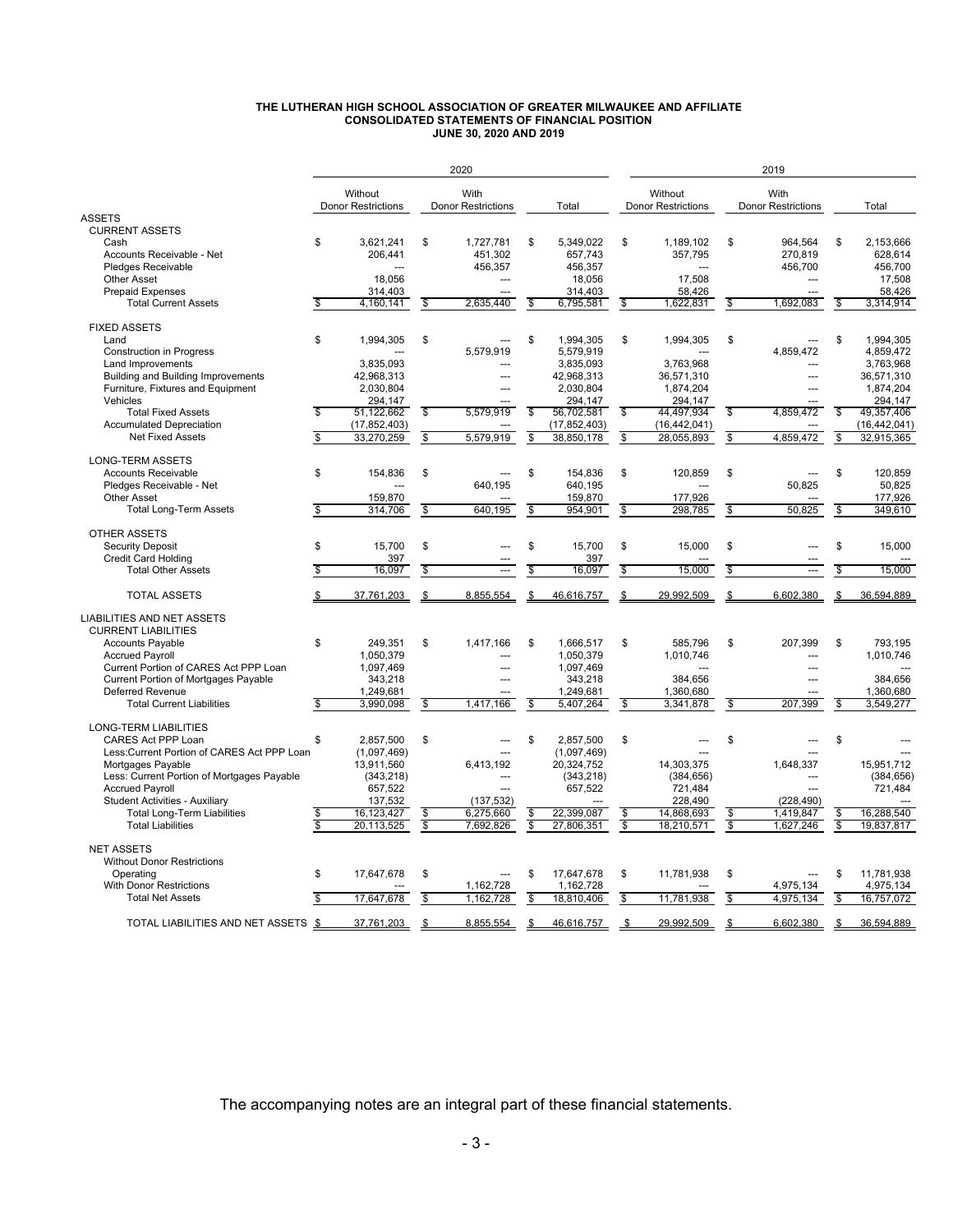#### **THE LUTHERAN HIGH SCHOOL ASSOCIATION OF GREATER MILWAUKEE AND AFFILIATE CONSOLIDATED STATEMENTS OF ACTIVITIES FOR THE YEARS ENDED JUNE 30, 2020 AND 2019**

|                                       | 2020 |                                         |    |                               |    |            |    |                                         | 2019 |                                      |                  |
|---------------------------------------|------|-----------------------------------------|----|-------------------------------|----|------------|----|-----------------------------------------|------|--------------------------------------|------------------|
|                                       |      | Without<br>Donor<br><b>Restrictions</b> |    | With<br>Donor<br>Restrictions |    | Total      |    | Without<br>Donor<br><b>Restrictions</b> |      | With<br>Donor<br><b>Restrictions</b> | Total            |
| <b>REVENUE</b>                        |      |                                         |    |                               |    |            |    |                                         |      |                                      |                  |
| Donations                             | \$   | 768,269                                 | \$ | 1,906,429                     | \$ | 2,674,698  | \$ | 919,399                                 | \$   | 1,858,085                            | \$<br>2,777,484  |
| Grants                                |      |                                         |    | 1,025,267                     |    | 1,025,267  |    | 72,000                                  |      | 285,736                              | 357,736          |
| Tuition                               |      | 17,242,432                              |    |                               |    | 17,242,432 |    | 15,919,447                              |      | ---                                  | 15,919,447       |
| Fees                                  |      |                                         |    |                               |    |            |    |                                         |      |                                      |                  |
| <b>Sports Fees</b>                    |      | 64,571                                  |    |                               |    | 64,571     |    | 92,896                                  |      |                                      | 92,896           |
| Class Fees                            |      | 18.579                                  |    |                               |    | 18,579     |    | 16.783                                  |      |                                      | 16,783           |
| <b>Other Fees</b>                     |      | 65,721                                  |    | ---                           |    | 65,721     |    | 75,811                                  |      |                                      | 75,811           |
| <b>Food Sales</b>                     |      | 580,329                                 |    |                               |    | 580,329    |    | 578,925                                 |      |                                      | 578,925          |
| International Student Program         |      | 219,936                                 |    |                               |    | 219,936    |    | 363,942                                 |      |                                      | 363,942          |
| <b>Elementary Band</b>                |      | 172,828                                 |    | ---                           |    | 172,828    |    | 158,018                                 |      |                                      | 158,018          |
| Partnership Income                    |      | 768.490                                 |    | ---                           |    | 768.490    |    | 800.958                                 |      |                                      | 800,958          |
| Rent                                  |      | 97,979                                  |    | ---                           |    | 97,979     |    | 135,079                                 |      |                                      | 135,079          |
| <b>Gate Receipts</b>                  |      | 68,294                                  |    |                               |    | 68,294     |    | 87,344                                  |      |                                      | 87,344           |
| Interest Income                       |      | 34,460                                  |    | 673                           |    | 35,133     |    | 27,252                                  |      | 1.588                                | 28,840           |
| Other Income                          |      | 222.454                                 |    | 9,483                         |    | 231.937    |    | 229,076                                 |      | 8,034                                | 237,110          |
| In-Kind Revenue                       |      | 11,585                                  |    | 100,000                       |    | 111,585    |    | 10,800                                  |      | ---                                  | 10,800           |
| Net Assets Released from Restrictions |      | 6,854,258                               |    | (6,854,258)                   |    |            |    | 892,955                                 |      | (892, 955)                           |                  |
| <b>Total Revenue</b>                  | \$   | 27,190,185                              | \$ | (3,812,406)                   | \$ | 23,377,779 | \$ | 20,380,685                              | \$   | 1.260.488                            | \$<br>21,641,173 |
| <b>EXPENSES</b>                       |      |                                         |    |                               |    |            |    |                                         |      |                                      |                  |
| <b>Program Services</b>               | \$   | 17,672,696                              | \$ |                               | \$ | 17,672,696 | \$ | 16.820.066                              | \$   |                                      | \$<br>16,820,066 |
| <b>Management and General</b>         |      | 2,844,448                               |    | ---                           |    | 2,844,448  |    | 2,564,101                               |      |                                      | 2,564,101        |
| Fundraising                           |      | 807,301                                 |    |                               |    | 807,301    |    | 720,913                                 |      |                                      | 720,913          |
| <b>Total Expenses</b>                 | \$   | 21,324,445                              | \$ | ---                           |    | 21,324,445 | \$ | 20,105,080                              | \$   | ---                                  | \$<br>20,105,080 |
| <b>CHANGE IN NET ASSETS</b>           | \$   | 5,865,740                               | \$ | (3,812,406)                   | \$ | 2,053,334  | \$ | 275,605                                 | \$   | 1,260,488                            | \$<br>1,536,093  |
| Net Assets, Beginning of Year         |      | 11,781,938                              |    | 4,975,134                     |    | 16,757,072 |    | 11,506,333                              |      | 3,714,646                            | 15,220,979       |
| NET ASSETS, END OF YEAR               | \$   | 17,647,678                              | S  | 1,162,728                     |    | 18,810,406 | S  | 11,781,938                              | S    | 4,975,134                            | \$<br>16,757,072 |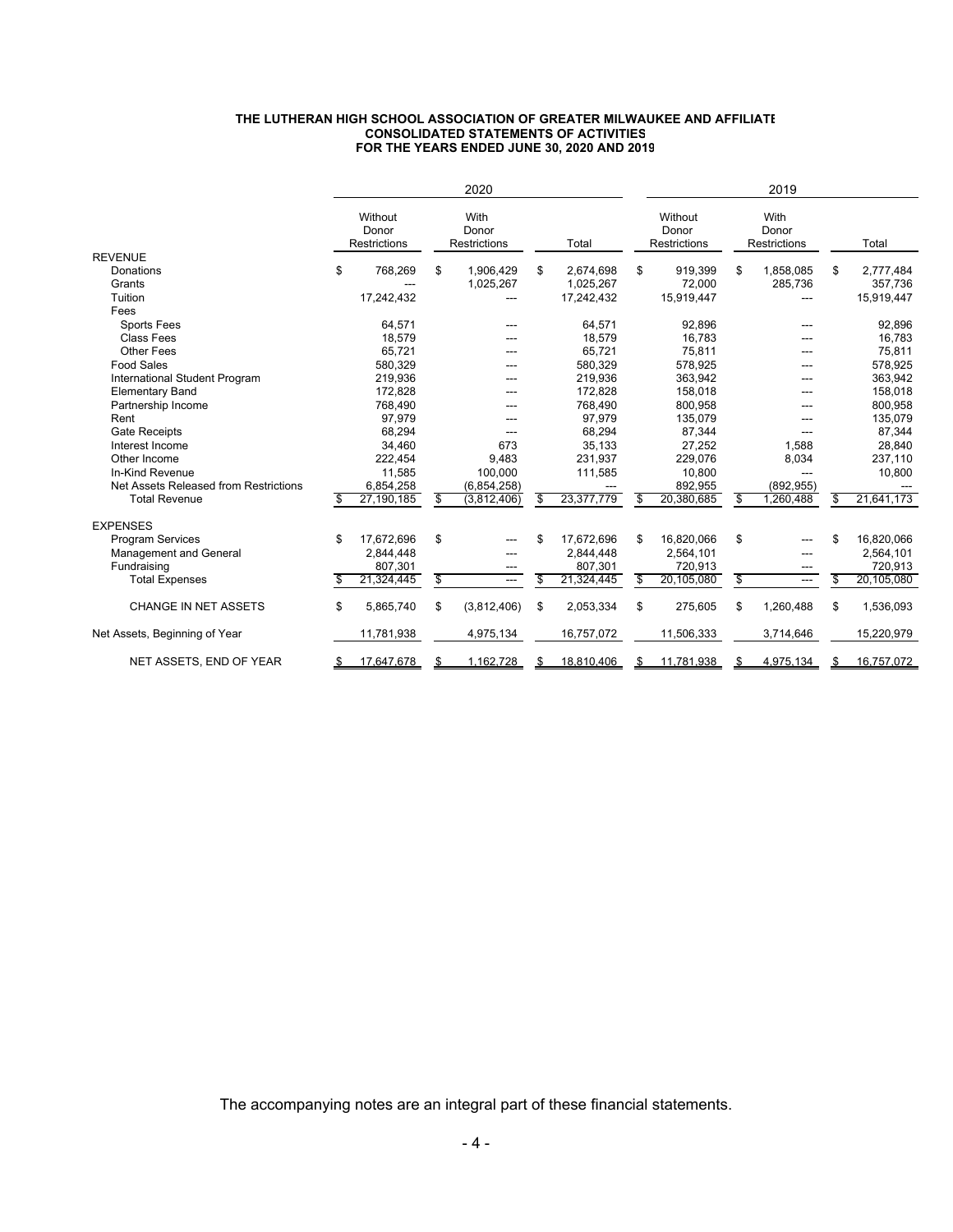### **THE LUTHERAN HIGH SCHOOL ASSOCIATION OF GREATER MILWAUKEE AND AFFILIATE CONSOLIDATED STATEMENT OF FUNCTIONAL EXPENSES FOR THE YEAR ENDED JUNE 30, 2020**

|                                         |                  | Management      |               |                  |
|-----------------------------------------|------------------|-----------------|---------------|------------------|
|                                         | Program          | and             |               | 2020             |
|                                         | Services         | General         | Fundraising   | Total            |
| Salaries and Wages                      | \$<br>8,611,556  | \$<br>1,300,842 | \$<br>433,978 | \$<br>10,346,376 |
| Retirement                              | 749,921          | 163,308         | 3,661         | 916,890          |
| <b>Employee Benefits</b>                | 2,330,767        | 188,800         | 106,622       | 2,626,189        |
| <b>Payroll Taxes</b>                    | 506,029          | 70,990          | 13,476        | 590,495          |
| <b>Stipends</b>                         | 531,617          | 3,750           | 1,700         | 537,067          |
| <b>Professional Fees</b>                | 264,515          | 208,280         | 10            | 472,805          |
| <b>Supplies</b>                         | 852,244          | 112,562         | 46,693        | 1,011,499        |
| Telephone                               | 40,780           | 30,476          | 600           | 71,856           |
| Postage                                 | 6,638.0          | 818             | 25,002        | 32,458           |
| Printing                                | 17,276           | 7,780           | 55,897        | 80,953           |
| Occupancy                               | 469,971          | 74,325          | 29,603        | 573,899          |
| <b>Equipment Rental and Maintenance</b> | 271,028          | 1,955           | 1,491         | 274,474          |
| Depreciation                            | 1,393,138        | 17,224          | ---           | 1,410,362        |
| Travel                                  | 56,634           | 25,548          | 17,179        | 99,361           |
| Conferences, Conventions and Meetings   | 21,318           | 12,048          |               | 33,366           |
| <b>Graduation Materials</b>             | 13,761           | 51              |               | 13,812           |
| Awards                                  | 8,388            | 17,611          |               | 25,999           |
| Food                                    | 334,217          | ---             | ---           | 334,217          |
| Promotions                              | 27,868           | 8,585           | 3,903         | 40,356           |
| International Student Program           | 29,621           |                 |               | 29,621           |
| Student Activities                      | 90,958           | ---             |               | 90,958           |
| Capital Outlay                          | 56,070           | 8,850           |               | 64,920           |
| Recruitment                             | 50               | 1,571           |               | 1,621            |
| <b>Moving Fees</b>                      | 2,500            |                 |               | 2,500            |
| Write-Off                               | 60,181           |                 |               | 60,181           |
| <b>Student Aid</b>                      | 767,827          |                 |               | 767,827          |
| Interest Expense                        |                  | 384,437         |               | 384,437          |
| Insurance                               | ---              | 100,331         |               | 100,331          |
| <b>Membership Dues</b>                  | 52,595           | 4,509           | 107           | 57,211           |
| Donations                               | 14,855           | 1,800           | 13,077        | 29,732           |
| School Events                           |                  |                 | 31,949        | 31,949           |
| <b>Field Trips</b>                      | 11,523           | ---             |               | 11,523           |
| <b>Meals and Entertainment</b>          | 30,924           | 80,992          | 21,789        | 133,705          |
| <b>Sports Fees</b>                      | 17,629           |                 |               | 17,629           |
| Testing                                 | 26,568           | ---             | ---           | 26,568           |
| <b>Other Expense</b>                    | 3,729            | 17,005          | 564           | 21,298           |
| <b>TOTALS</b>                           | \$<br>17,672,696 | \$<br>2,844,448 | \$<br>807,301 | \$<br>21,324,445 |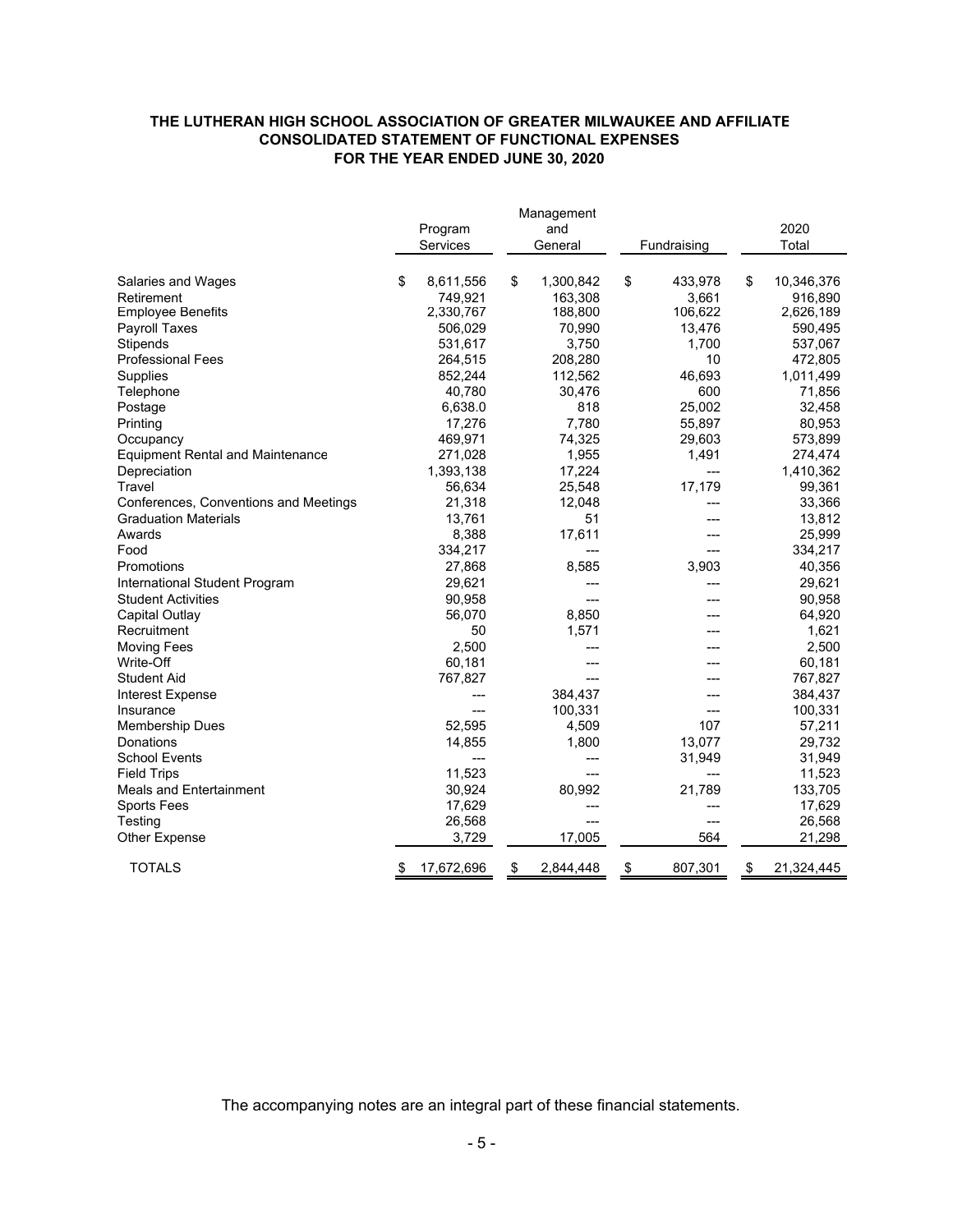### **CONSOLIDATED STATEMENT OF FUNCTIONAL EXPENSES THE LUTHERAN HIGH SCHOOL ASSOCIATION OF GREATER MILWAUKEE AND AFFILIATE FOR THE YEAR ENDED JUNE 30, 2019**

|                                         |                  | Management      |               |                  |
|-----------------------------------------|------------------|-----------------|---------------|------------------|
|                                         | Program          | and             |               | 2019             |
|                                         | Services         | General         | Fundraising   | Total            |
| Salaries and Wages                      | \$<br>8,132,217  | \$<br>1,061,822 | \$<br>379,312 | \$<br>9,573,351  |
| Retirement                              | 686,818          | 108,795         | 34,880        | 830,493          |
| <b>Employee Benefits</b>                | 2,227,960        | 148,531         | 99,020        | 2,475,511        |
| <b>Payroll Taxes</b>                    | 471,625          | 65,645          | 10,024        | 547,294          |
| Stipends                                | 555,655          | 750             | 2,400         | 558,805          |
| <b>Professional Fees</b>                | 231,438          | 206,941         | 3,250.0       | 441,629          |
| Supplies                                | 924,482          | 119,347         | 11,253        | 1,055,082        |
| Telephone                               | 11,716           | 22,190          | 300.0         | 34,206           |
| Postage                                 | 11,552           | 568             | 21,638        | 33,758           |
| Printing                                | 18,684           | 435             | 51,694        | 70,813           |
| Occupancy                               | 529,944          | 72,318          | 32,216        | 634,478          |
| <b>Equipment Rental and Maintenance</b> | 226,003          | 334             | ---           | 226,337          |
| Depreciation                            | 1,185,944        | 11,657          | ---           | 1,197,601        |
| Travel                                  | 96.968           | 37,974          | 22.085        | 157,027          |
| Conferences, Conventions and Meetings   | 54,432           | 38,420          | 837           | 93,689           |
| <b>Graduation Materials</b>             | 16,460           | 27              | ---           | 16,487           |
| Awards                                  | 9,559            | 18,245          | 525           | 28,329           |
| Food                                    | 372,746          | ---             | 20            | 372,766          |
| Promotions                              | 11,351           | 1,018           | 7,405         | 19,774           |
| International Student Program           | 45,738           | ---             | ---           | 45,738           |
| <b>Student Activities</b>               | 4,916            |                 |               | 4,916            |
| Capital Outlay                          | 92,038           | 10,393          |               | 102,431          |
| Recruitment                             | 29,753           | 3,699           |               | 33,452           |
| <b>Moving Fees</b>                      | 7,442            |                 |               | 7,442            |
| <b>Student Aid</b>                      | 684,448          |                 |               | 684,448          |
| <b>Interest Expense</b>                 |                  | 391,769         |               | 391,769          |
| Insurance                               | 7,147            | 94,837          |               | 101,984          |
| <b>Membership Dues</b>                  | 67,262           | 11,618          | 63            | 78,943           |
| Donations                               | 10,953           | 28,539          | 5,539         | 45,031           |
| <b>School Events</b>                    | ---              | ---             | 18,134        | 18,134           |
| <b>Field Trips</b>                      | 9,261            |                 | ---           | 9,261            |
| <b>Meals and Entertainment</b>          | 22,934           | 94,162          | 19,631        | 136,727          |
| <b>Sports Fees</b>                      | 25,633           | ---             | ---           | 25,633           |
| Testing                                 | 36,641           | ---             | ---           | 36,641           |
| <b>Other Expense</b>                    | 346              | 14,067          | 687           | 15,100           |
| <b>TOTALS</b>                           | \$<br>16,820,066 | \$<br>2,564,101 | \$<br>720,913 | \$<br>20,105,080 |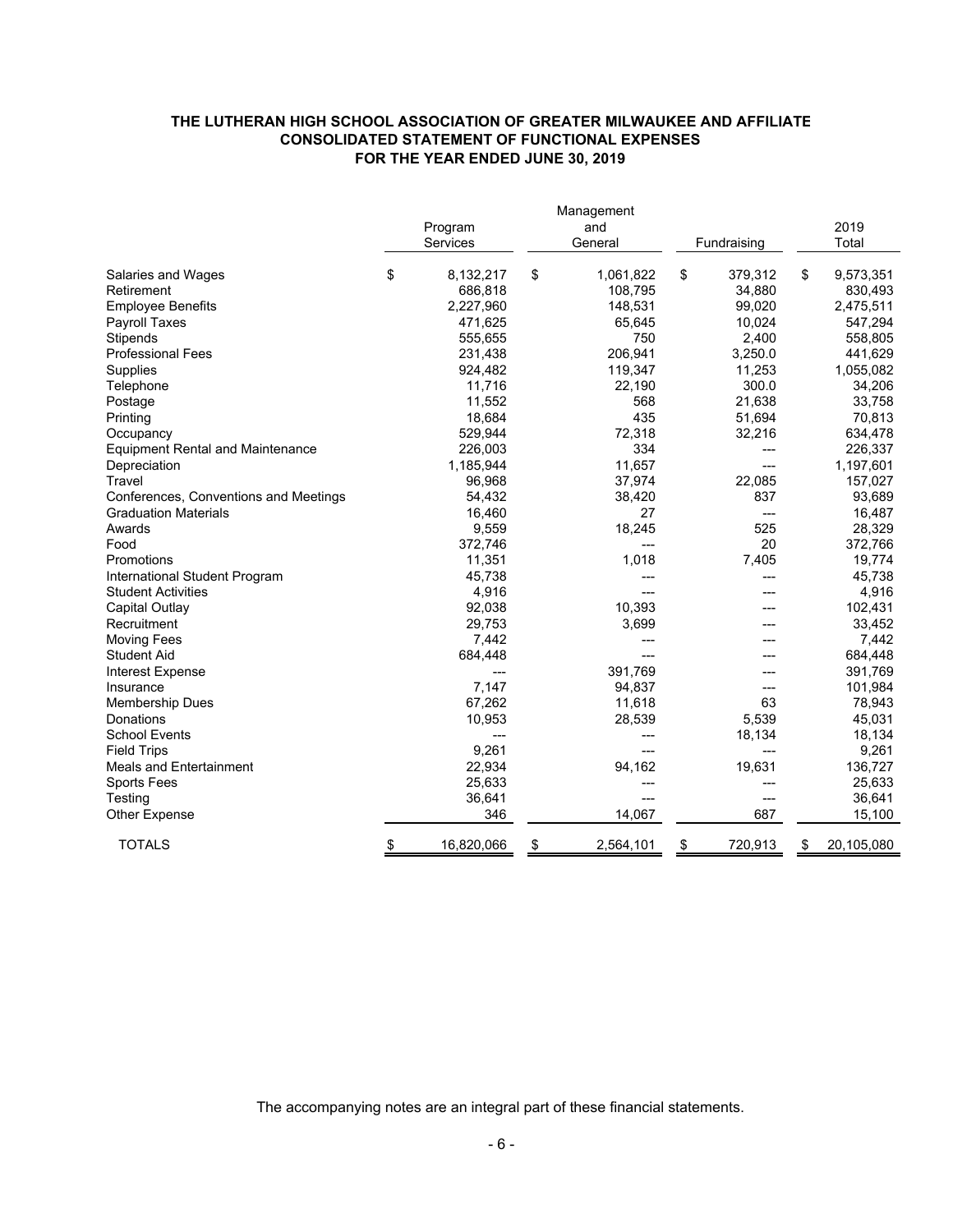### **THE LUTHERAN HIGH SCHOOL ASSOCIATION OF GREATER MILWAUKEE AND AFFILIATE CONSOLIDATED STATEMENTS OF CASH FLOWS FOR THE YEARS ENDED JUNE 30, 2020 AND 2019**

|                                                                                                                                                                                                                                                                                                                          |                | 2020                                                                                              |           | 2019                                                                                           |
|--------------------------------------------------------------------------------------------------------------------------------------------------------------------------------------------------------------------------------------------------------------------------------------------------------------------------|----------------|---------------------------------------------------------------------------------------------------|-----------|------------------------------------------------------------------------------------------------|
| CASH FLOWS FROM OPERATING ACTIVITIES<br>Change in Net Assets<br>Adjustments to Reconcile Change in Net Assets to<br>Net Cash Provided by Operating Activities                                                                                                                                                            | \$             | 2,053,334                                                                                         | \$        | 1,536,093                                                                                      |
| Depreciation<br>(Increase) Decrease in Accounts Receivable<br>(Increase) Decrease in Pledges Receivable<br>(Increase) Decrease in Other Asset<br>(Increase) Decrease in Prepaid Expenses<br>Increase (Decrease) in Accounts Payable<br>Increase (Decrease) in Accrued Payroll<br>Increase (Decrease) in Deferred Revenue |                | 1,410,362<br>(63, 106)<br>(589, 027)<br>16,808<br>(255, 977)<br>873,322<br>(24, 329)<br>(111,000) |           | 1,197,601<br>(224, 640)<br>371,975<br>(195, 434)<br>(43, 160)<br>50,374<br>14,454<br>(55, 756) |
| Net Cash Provided by Operating Activities                                                                                                                                                                                                                                                                                | \$             | 3,309,990                                                                                         | \$        | 2,651,507                                                                                      |
| CASH FLOWS FROM INVESTING ACTIVITIES<br><b>Purchase of Fixed Assets</b>                                                                                                                                                                                                                                                  | S.             | (7, 345, 175)                                                                                     | \$        | (5,974,998)                                                                                    |
| Net Cash Used by Investing Activities                                                                                                                                                                                                                                                                                    | \$             | (7, 345, 175)                                                                                     | \$        | (5,974,998)                                                                                    |
| CASH FLOWS FROM FINANCING ACTIVITIES<br>Payments on Mortgages<br>Proceeds from LCEF Loans<br>Proceeds from CARES Act PPP Loan<br>Payment on Truck Loan                                                                                                                                                                   | $\mathfrak{S}$ | (641, 814)<br>5,014,855<br>2,857,500                                                              | \$        | (383, 217)<br>1,648,337<br>(24, 329)                                                           |
| Net Cash Provided by Financing Activities                                                                                                                                                                                                                                                                                | \$             | 7,230,541                                                                                         | \$        | 1,240,791                                                                                      |
| Net Increase (Decrease) in Cash and Cash Equivalents                                                                                                                                                                                                                                                                     | \$             | 3,195,356                                                                                         | \$        | (2,082,700)                                                                                    |
| CASH AND CASH EQUIVALENTS AT BEGINNING OF YEAR                                                                                                                                                                                                                                                                           |                | 2,153,666                                                                                         |           | 4,236,366                                                                                      |
| CASH AND CASH EQUIVALENTS AT END OF YEAR                                                                                                                                                                                                                                                                                 | <u>\$</u>      | 5,349,022                                                                                         | <u>\$</u> | 2,153,666                                                                                      |
| SUPPLEMENTAL DISCLOSURE OF CASH FLOW INFORMATION<br><b>Interest Paid</b>                                                                                                                                                                                                                                                 | \$             | 384,437                                                                                           | \$        | 391,769                                                                                        |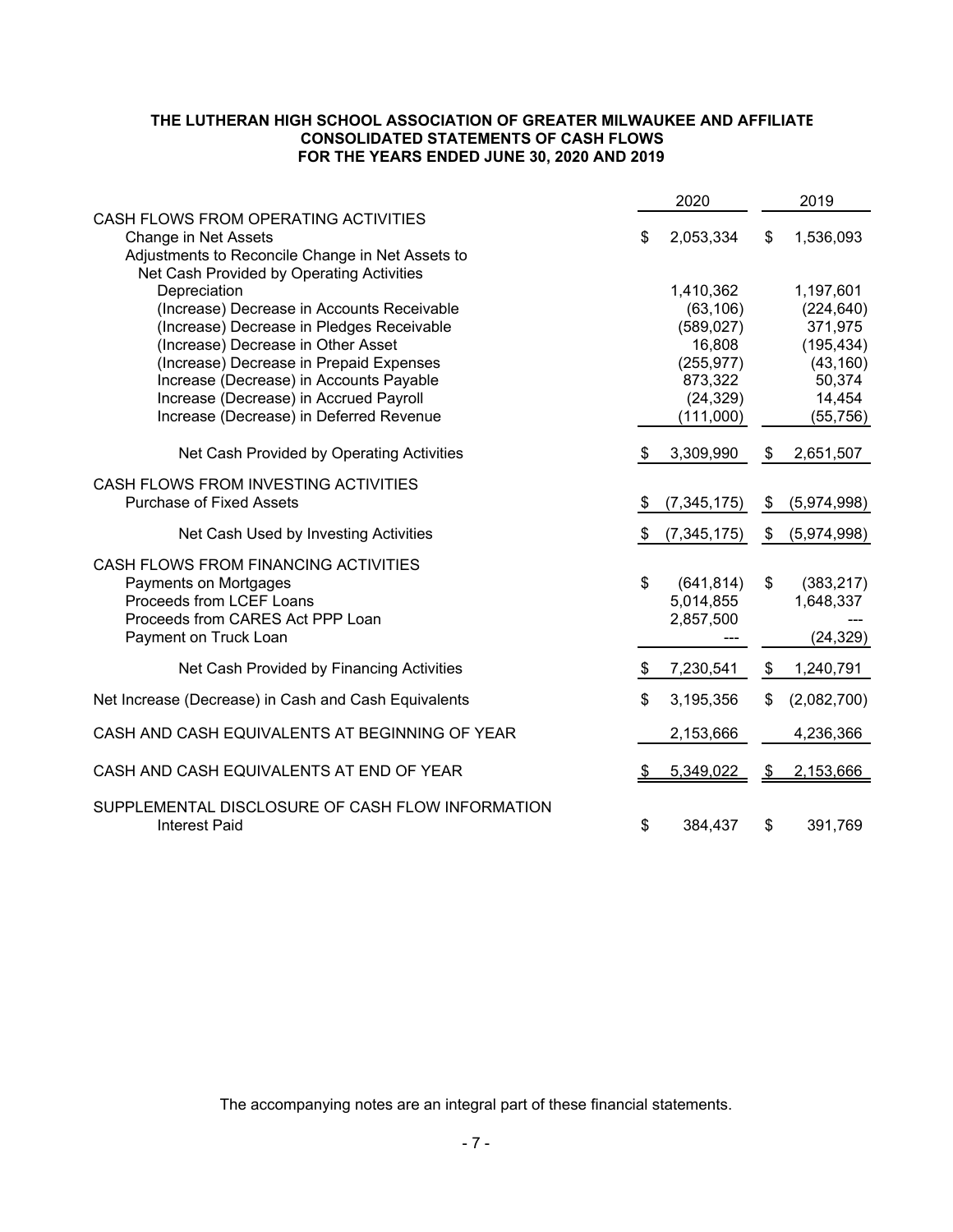# **THE LUTHERAN HIGH SCHOOL ASSOCIATION OF GREATER MILWAUKEE AND AFFILIATE**

**NOTES TO CONSOLIDATED FINANCIAL STATEMENTS** 

**JUNE 30, 2020 AND 2019**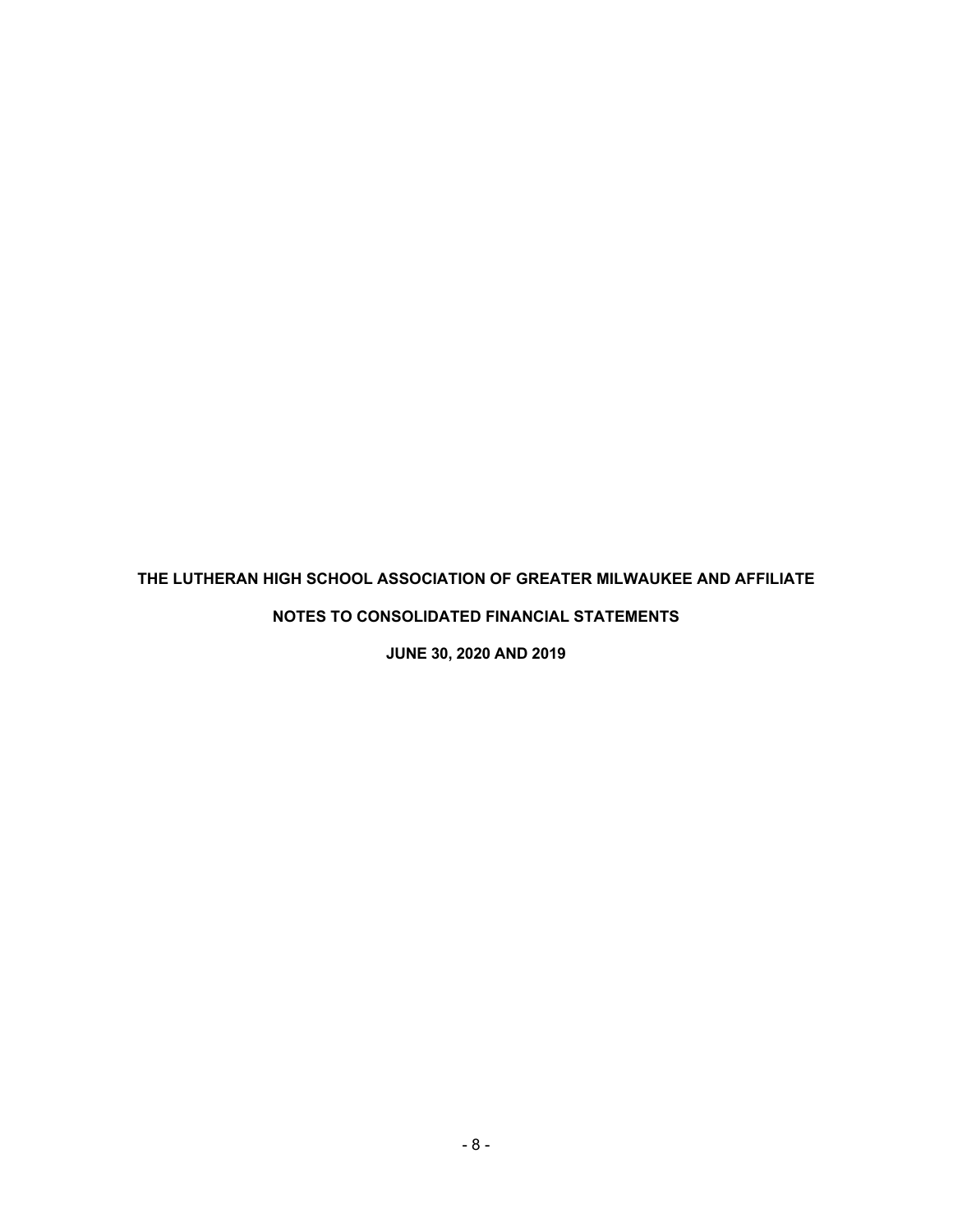# **NOTE A - Summary of Significant Accounting Policies**

#### **Association**

 The Lutheran High School Association of Greater Milwaukee and Affiliate (Association) is a group of premier schools dedicated to sharing Jesus, shaping lives and developing leaders; built on Jesus Christ and His Word, ensuring exceptional experiences in four pillars of focus: Spiritual Growth, Academics, Athletics, and the Arts.

#### **Consolidated Financial Statements**

 The consolidated financial statements include the accounts of Lutheran High School Association of Greater Milwaukee and Spartan Development LLC. The Association owns a 56% controlling interest in Spartan Development LLC. The minority share is owned by Burow Holdings, LLC. Certain transactions between the entities have been eliminated for financial statement presentation.

#### **Accounting Method**

 The accompanying consolidated financial statements of The Lutheran High School Association of Greater Milwaukee have been prepared on the accrual basis of accounting.

#### **Basis of Presentation**

The Association reports information regarding its financial position and activities according to two classes of net assets: net assets without donor restrictions, and net assets with donor restrictions.

#### **Cash and Cash Equivalents**

 For purposes of the statement of cash flows, cash and cash equivalents include all highly liquid debt instruments with original maturities of three months or less. The cash equivalents of investments are included in the total of investments.

#### **Fixed Assets**

Fixed assets are recorded at cost. Depreciation is provided over the estimated useful lives of the assets using the straight-line method. The Association capitalizes assets with an original cost of \$5,000 or greater.

#### **Agency Accounts and Student Activities**

 The cash of auxiliary groups and student organizations is included on the consolidated financial statements of The Lutheran High School Association of Greater Milwaukee and Affiliate. The groups and student organizations' cash is included in the cash of the Association. Additionally, the revenue and expenses are also included in the Association's consolidated financial statements as these activities are now under the control of the Association.

#### **Deferred Revenue**

Deferred revenue consists of tuition and other revenue that has been prepaid for the 2020 - 2021 year.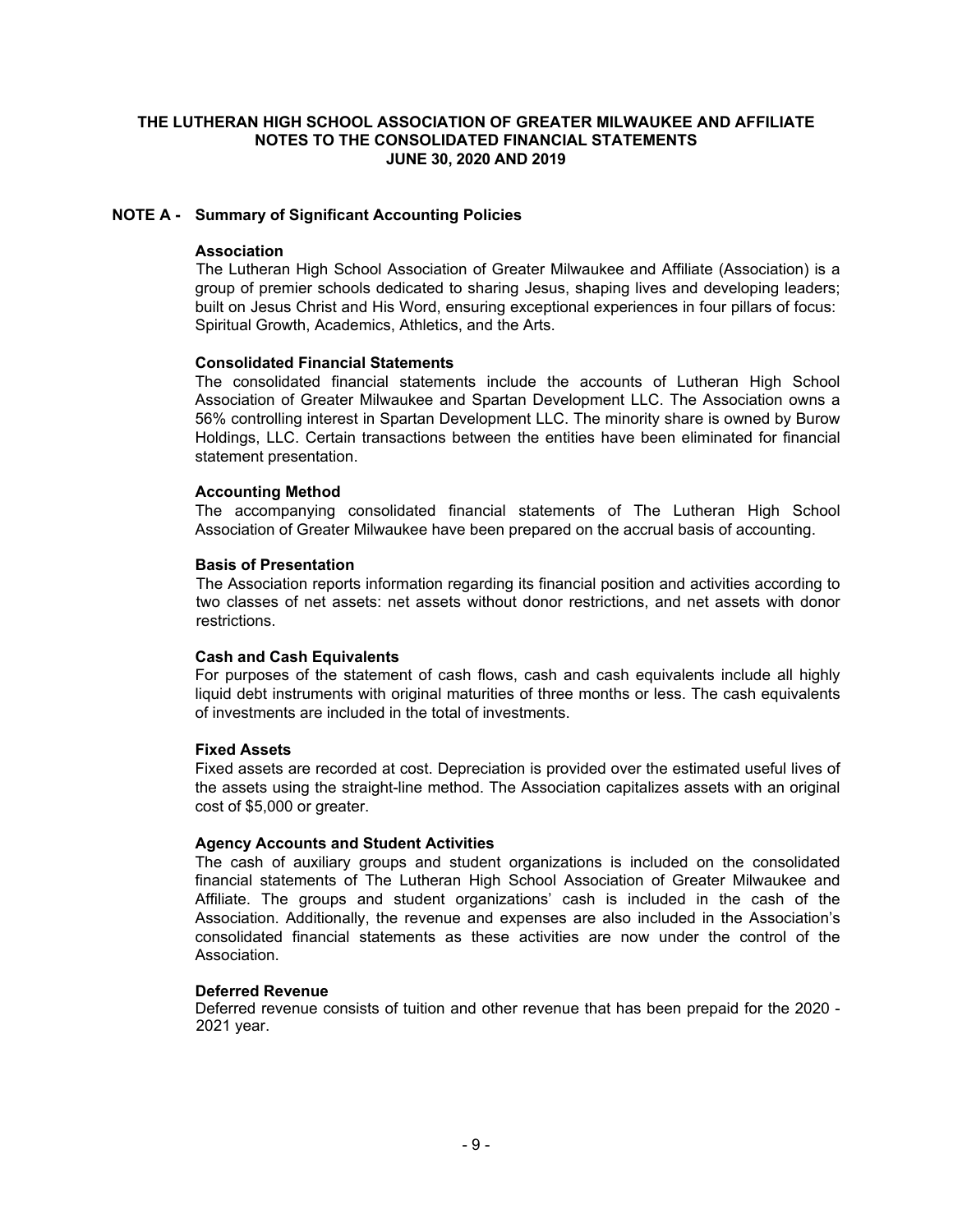# **NOTE A - Summary of Significant Accounting Policies (continued)**

### **Estimates**

 The preparation of consolidated financial statements in conformity with generally accepted accounting principles requires management to make estimates and assumptions that affect the reported amounts of assets and liabilities and disclosure of contingent assets and liabilities at the date of the financial statements and the reported amounts of revenues and expenses during the reporting period. Actual results could differ from those estimates.

### **Functional Expenses**

 The Organization allocates costs based on their functional and natural classification in the statement of functional expenses. Program costs are those associated with carrying out the mission of the Organization; management costs are those for management of the Organization including accounting, office expense, human resources, budgeting or board of directors costs; and fundraising costs are those attributed to the solicitation of contributions. Whenever possible, the Organization allocates costs directly to program, management or fundraising. The cost of individuals that participate in more than one function are allocated to each function based on that individual's time in each function. Other costs that relate to more than one function are allocated based on their estimated share in each function.

### **Reclassifications**

Certain amounts in the 2019 financial statements have been reclassified for comparative purposes to conform to the presentation in the 2020 consolidated financial statements. Net assets and changes in net assets are unchanged due to these reclassifications.

# **Contributions and Grant Revenue**

Contributions received and unconditional promises to give are measured at fair value and are reported as increases in net assets. Contributions are considered available for the Organization's general operations and included in net assets without donor restrictions unless specifically restricted by a donor. A restricted contribution is reported in revenue and net assets without donor restrictions when the restriction is met within the same reporting period as the contribution is received. Contributions received restricted for a purpose not yet met or to support a future period are included in net assets with donor restrictions. When a donor restriction from a prior year expires, net assets with donor restrictions are reclassified to net assets without donor restrictions and reported in the statement of activities as net assets released from restrictions. Conditional contributions are not recognized as revenue until they become unconditional. A conditional contribution is one that has both a barrier that must be overcome and an agreement requiring advance payment to be returned or future payment not to be obligated if the barrier is not overcome.

Net assets restricted for acquisition of building or equipment are reported as net assets with donor restrictions until the specified asset is placed in service when the net assets are released to net assets without donor restrictions.

When a donor requires the investment of a contribution and restricts the use of investment income, the investment income is reported as net assets with donor restrictions until appropriated for the designated time or use when the net assets are released to net assets without donor restrictions.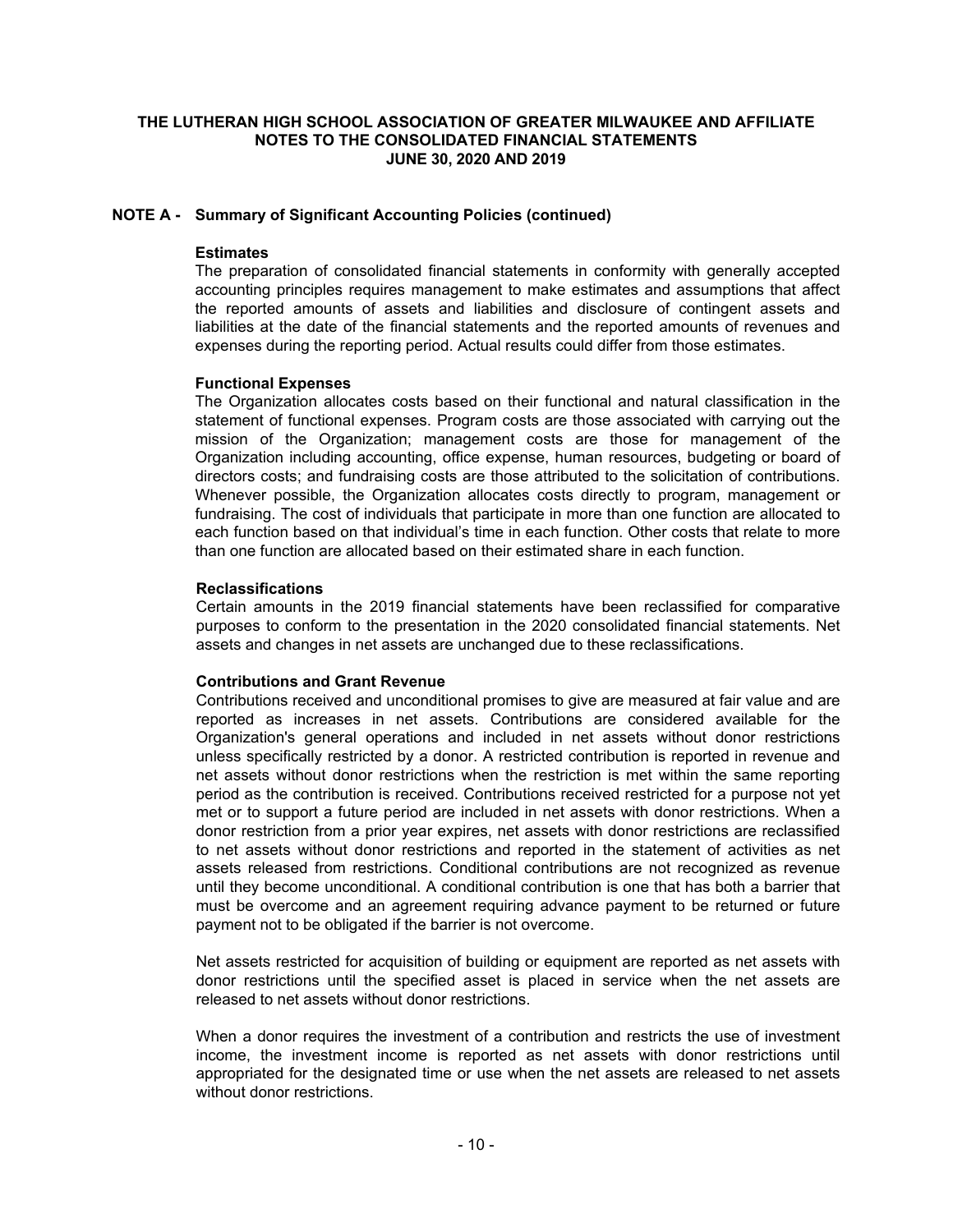# **NOTE A - Summary of Significant Accounting Policies (continued)**

Contributions of assets other than cash are recorded at their estimated fair value at the date of the gift. Donated services are recognized as contributions if the services create or enhance nonfinancial assets or the services require specialized skills, are performed by people with those skills, and would otherwise be purchased by the Organization. Accordingly, the value of contributed time that does not meet these requirements has not been determined and is not reflected in the accompanying consolidated financial statements.

### **Government Grants and Contract Revenue**

Government grants and contract revenue are recognized when earned. Revenue is earned when eligible expenditures, as defined in each grant, contract or other allowable cost manual, are made. Any cash received for revenue not yet earned is considered to be deferred revenue. Revenue earned but not yet paid to the Organization is included in grants receivable. Expenditures under government contracts are subject to review by the granting authority. To the extent, if any, that such review reduces expenditures allowable under these grants or contracts, the Organization records the disallowance at the time the final assessment is made. Management believes that disallowances, if any, would not have a significant effect on the consolidated financial statements.

### **NOTE B - Accounting Changes**

The Organization's consolidated financial statements have changed to adopt the *Accounting Standards Update 2014-09, Revenue from Contracts with Customers (Topic 606),* and all subsequently issued accounting updates issued to clarify the standards. The updates are effective for the year ended December 31, 2019. The updates are required and establish principles for reporting useful information to users of financial statements about the nature, amount, timing and uncertainty of revenue and cash flows arising from contracts with customers. The core principle of the guidance is that an organization should recognize revenue to depict the transfer of promised goods or services to customers in an amount that reflects the consideration to which the organization expects to be entitled.

The Organization's consolidated financial statements have changed to adopt the *Accounting Standards Update 2018-08, Not-for-Profit Entities (Topic 958), Clarifying the Scope and Accounting Guidance for Contributions Received and Contributions Made* effective for the year ended December 31, 2019. This update is required. The goal of this update is to help organizations determine reciprocal and nonreciprocal transactions. The guidance clarifies that an exchange transaction is when the resource provider receives equal value in return for what the resource provider pays. When the general public is the recipient of the service or goods, the transaction is not considered a reciprocal transaction, it is considered a contribution. The guidance also clarifies that a conditional contribution is one that has both a barrier that must be overcome and an agreement requiring advance payment to be returned or future payment not to be obligated if the barrier is not overcome.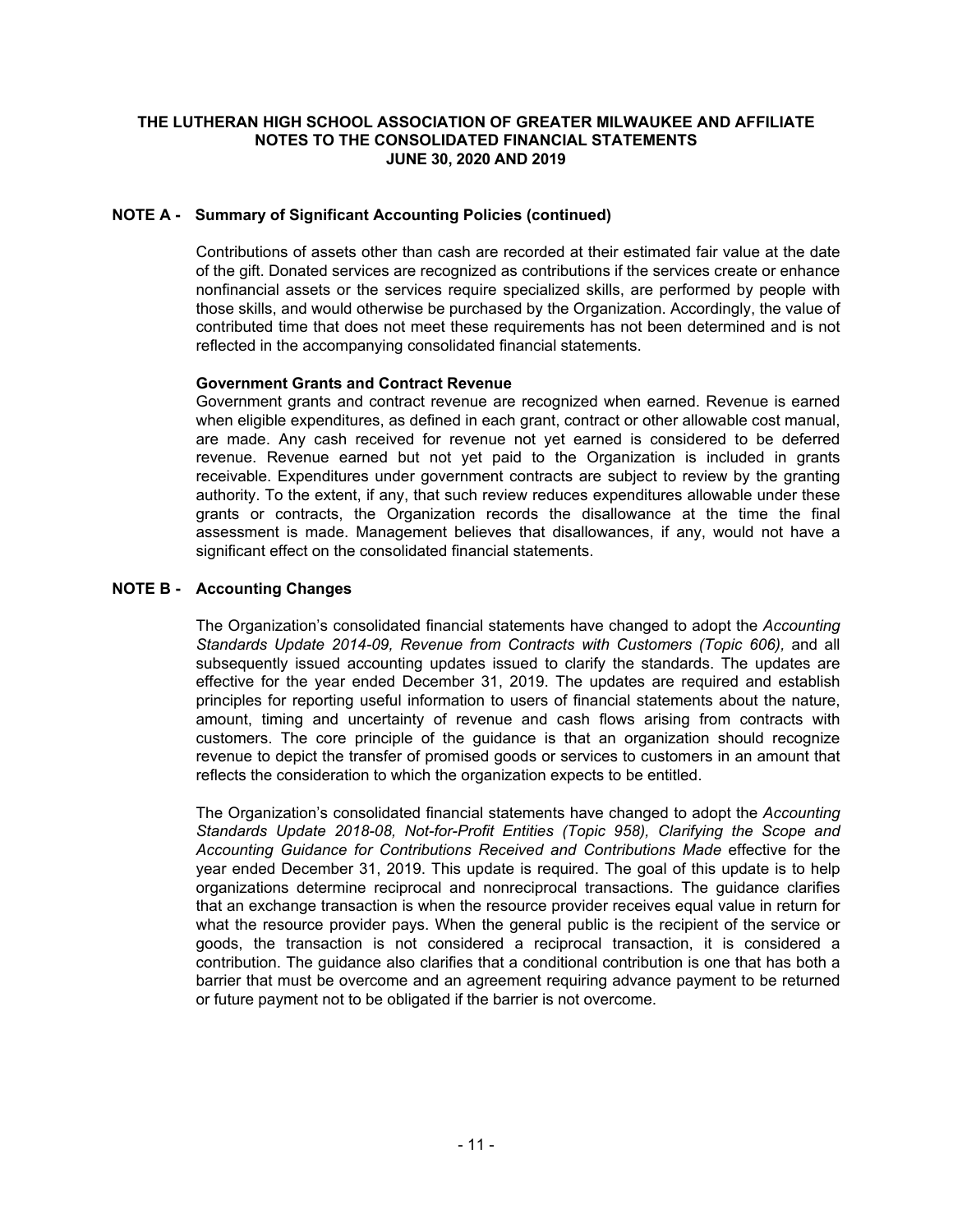# **NOTE C - Accounting Change (continued)**

The Organization applied the new guidance using the practical expedient provided in Topic 606 that allows the guidance to be applied only to contracts that were not complete as of January 1, 2019. Results for reporting periods beginning after January 1, 2019 are presented under Topic 606 while prior period amounts are not adjusted and continue to be reported in accordance with legacy generally accepted accounting principles.

The adoption of this new standard did not result in a material impact to the Organization's consolidated financial statements. The adoption of the new standard is the new footnote disclosure regarding tuition revenue, student activity fees, food sales, elementary band and international student program fees. There was no significant effect on the consolidated financial statements related to the adoption of this new standard which would require cumulative effect adjustment to net assets at the date of adoption under the modified retrospective method.

# **Future Accounting Pronouncements**

*Accounting Standards Update 2016-02, Leases (Topic 842)* will be effective for fiscal years beginning after December 15, 2021. This update requires the recognition of lease assets and lease liabilities on the statement of financial position measured at the present value of lease payments and requires disclosure of key information about the leasing arrangements.

*Accounting Standards Update 2016-13, Financial Instruments - Credit Losses (Topic 326)* will be effective for fiscal years beginning after December 15, 2023. The main objective of this update is to provide financial statement users with more decision-useful information about the expected credit losses on financial instruments and other commitments to extend credit held by a reporting entity at each reporting date. To achieve this objective, the amendments in this update replace the incurred loss impairment methodology in current GAAP with a methodology that reflects expected credit losses and requires consideration of a broader range of reasonable and supportable information to inform credit loss estimates, including exploring more forward-looking alternatives.

# **NOTE D - Concentration of Risk**

The Association maintains its cash balances at two financial institutions. Accounts at each institution are insured by the Federal Deposit Insurance Corporation up to \$250,000. At June 30, 2020 and 2019, the Association's uninsured cash balances totaled \$4,941,288 and \$1,912,318, respectively.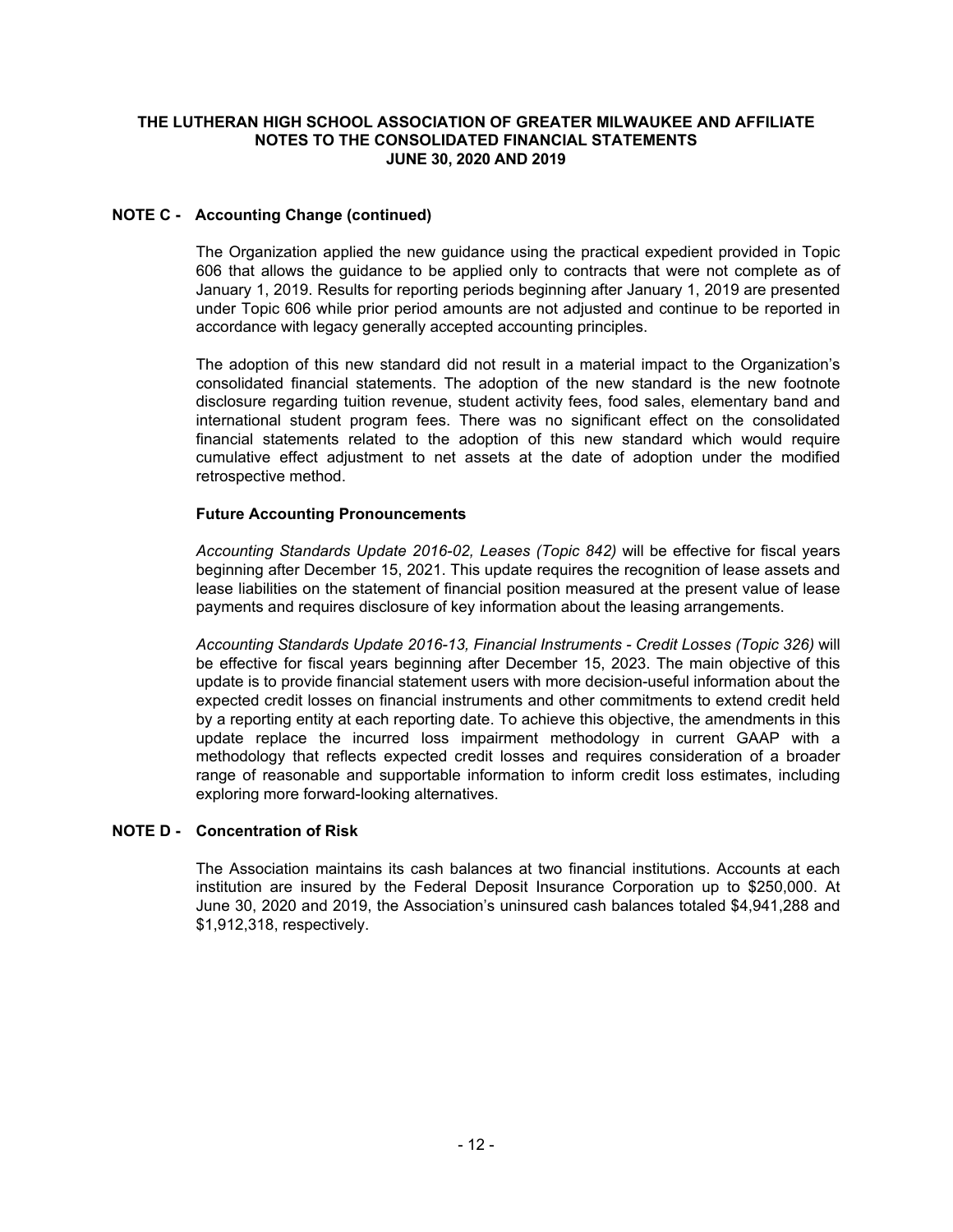# **NOTE E - Liquidity**

The Organization has financial assets available to meet cash needs for general expenditure consisting of the following:

| Cash and Cash Equivalents | \$5.349.022 |
|---------------------------|-------------|
| Accounts Receivable       | 657.743     |
| Pledges Receivable        | 456.357     |
| Total Financial Assets    | \$6.463.122 |

Financial assets of \$1,162,728 are subject to donor or other contractual restrictions that make them unavailable for general expenditure within one year of the statement of financial position date. The accounts and pledges receivable are subject to implied time restrictions but are expected to be collected within one year. The Organization structures its financial assets to be available as its general expenditures, liabilities, and other obligations come due. As more fully described in Note I, the Organization also has committed lines of credit in the amount of \$1,500,000, which it could draw upon in the event of an unanticipated liquidity need.

#### **NOTE F - Accounts Receivable - Net**

Accounts receivable - net consists of the following as of June 30, 2020 and 2019:

| <b>Source</b>                                   | 2020           | 2019        |
|-------------------------------------------------|----------------|-------------|
| Tuition                                         | \$640,093      | \$574,926   |
| Partnership                                     | 26,451         | 33,227      |
| Other                                           | 4,530          | 2,346       |
| School Donations and Activities from Foundation | 454,687        | 310,678     |
| 3in1 Thrift Store                               | 179,754        | 160,859     |
| We Play for Him                                 | 63,082         | 34,917      |
| <b>Restricted Grants</b>                        | 7,382          | 142,520     |
| Allowance for Uncollectible Accounts            | (563, 400)     | (510,000)   |
| Net Accounts Receivable                         | \$812,579      | \$749,473   |
|                                                 | 2020           | 2019        |
| Current Gross Accounts Receivable               | \$1,221,143    | \$1,138,614 |
| Long-Term Gross Accounts Receivable             | 154,836        | 120,859     |
| <b>Total Accounts Receivable</b>                | \$1,375,979    | \$1,259,473 |
| Less: Allowance for Doubtful Accounts           | (563,400)      | (510,000)   |
| <b>Total Net Accounts Receivable</b>            | <u>812,579</u> | 749,473     |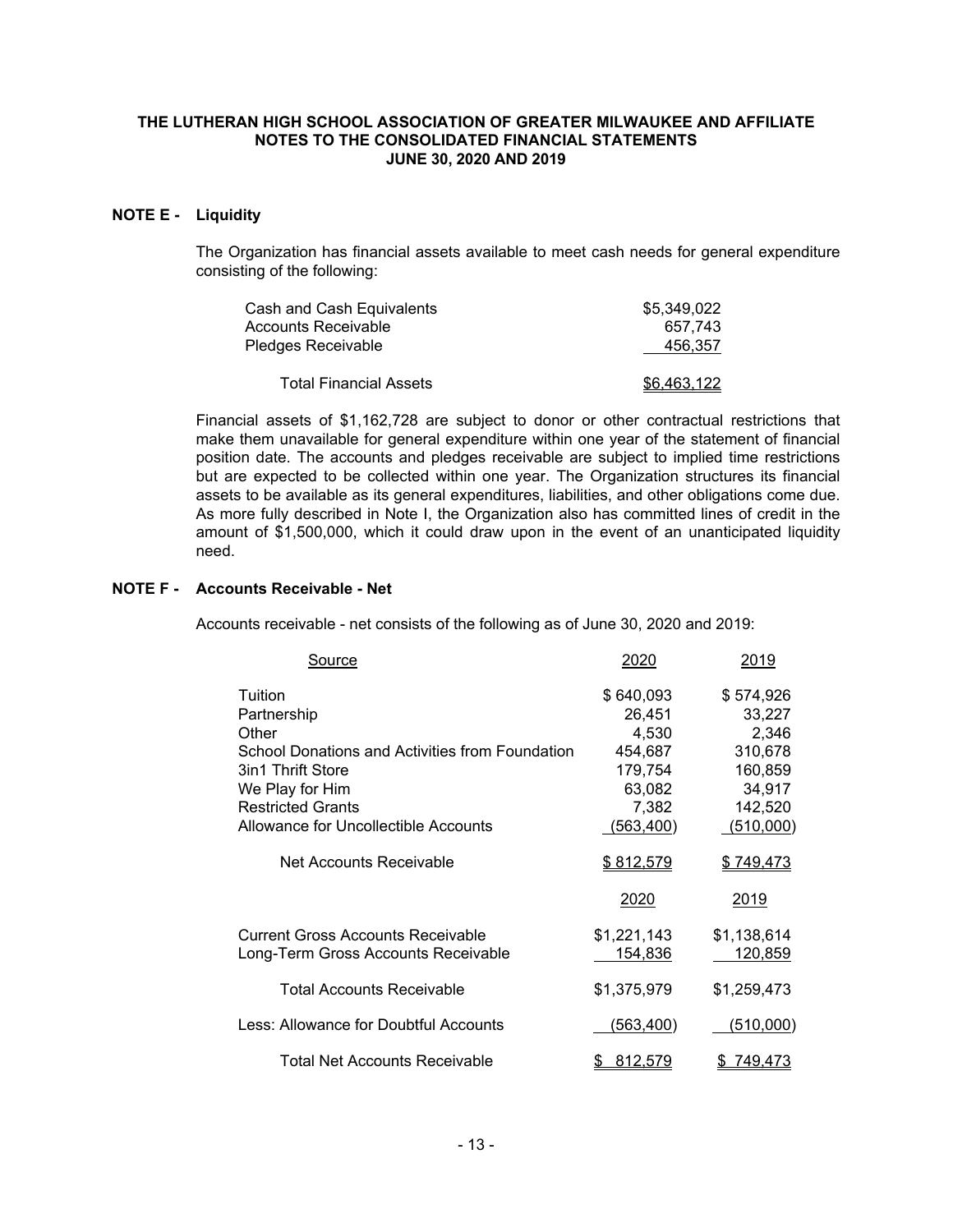### **NOTE G - Net Pledges Receivable**

Net pledges receivable consists of the following as of June 30, 2020 and 2019:

|                                         | 2020               | 2019       |
|-----------------------------------------|--------------------|------------|
| <b>Current Gross Pledges Receivable</b> | 456,357<br>S.      | \$456,700  |
| Long-Term Gross Pledges Receivable      | 889,333            | 220,000    |
| <b>Total Pledges Receivable</b>         | \$1,345,690        | \$676,700  |
| Less: Allowance for Doubtful Accounts   | (249, 138)         | (169, 175) |
| <b>Total Net Pledges Receivable</b>     | <u>\$1,096,552</u> | \$507,525  |

Gross pledges receivable are expected to be collected as follows:

| In the Year Ending June 30,                   | Amount                                        |
|-----------------------------------------------|-----------------------------------------------|
| 2021<br>2022<br>2023<br>2024                  | 456,357<br>S<br>341,833<br>413,500<br>109,000 |
| 2025<br><b>Total Gross Pledges Receivable</b> | 25,000<br><u>\$1,345,690</u>                  |

# **NOTE H - Officer Housing Advance**

The Association entered into an employment agreement with an officer of the Association. The terms of this agreement provide for an advance in the amount of \$200,000 for the purpose of Housing Assistance. Starting April 1, 2019, the advance requires monthly interest and principal repayments with a maturity on April 1, 2029. The monthly payments are forgiven and recognized as compensation for each month the officer remains employed. If the officer is no longer employed by the Association, the advance then becomes payable by the officer for the remaining duration of the ten year agreement. The advance is secured by the officer's home. The balance on the advance at June 30, 2020 and 2019 was \$177,926 and \$195,434, respectively. The interest rate on the advance is 3%. Interest on the advance as of June 30, 2020 and 2019 was \$5,639 and \$1,221, respectively.

Future principal payments to be received are as follows:

| Year                         | Amount    |
|------------------------------|-----------|
| 2021                         | \$18,056  |
| 2022                         | 18,605    |
| 2023                         | 19,171    |
| 2024                         | 19,745    |
| 2025                         | 20,354    |
| Thereafter                   | 81,995    |
| <b>Total Future Payments</b> | \$177,926 |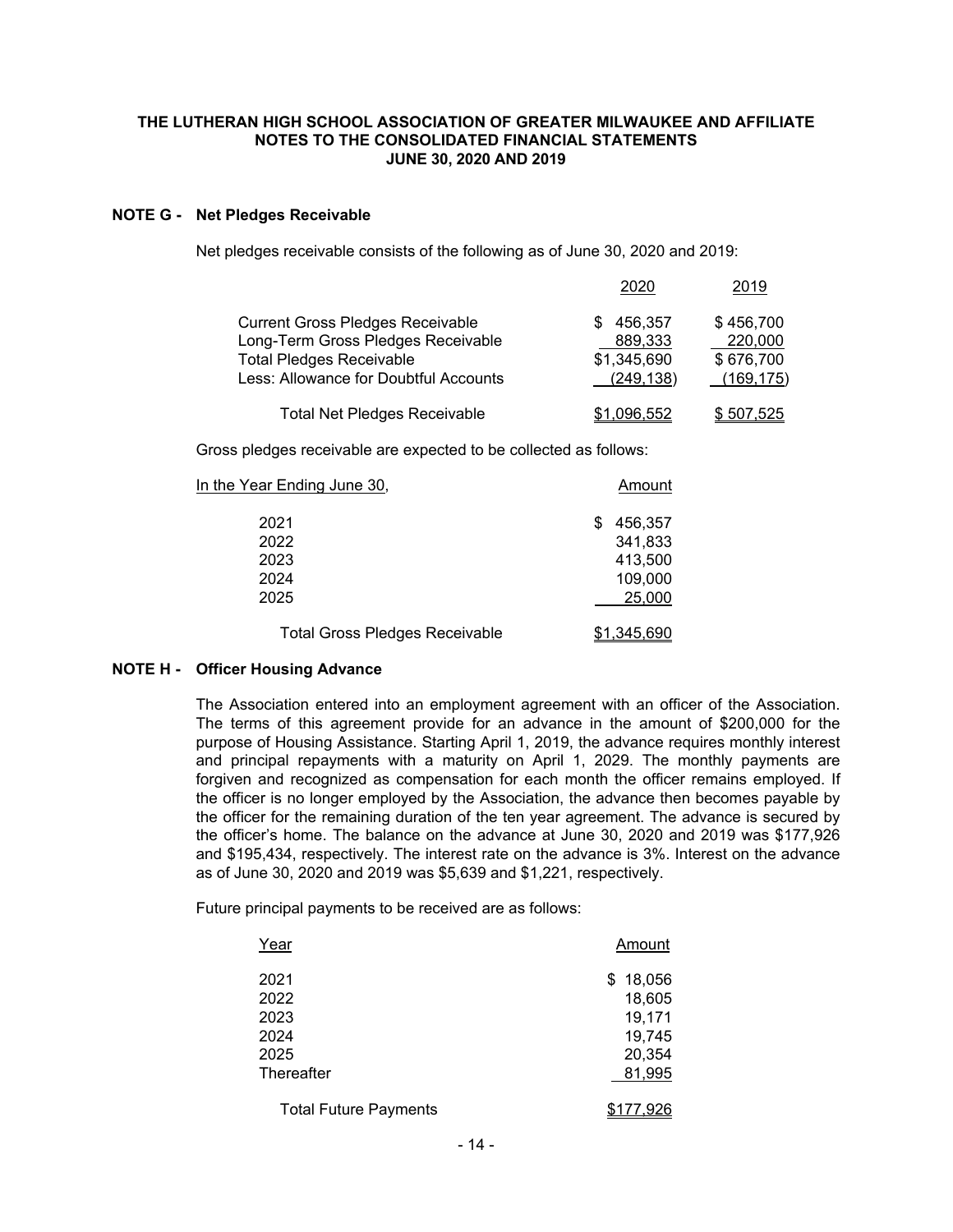#### **NOTE I - Line of Credit**

The Association has a \$1,500,000 revolving line of credit bearing a variable rate, which was 4.375%, which matures on September 28, 2021. As of June 30, 2020 and June 30, 2019, the line of credit did not have an outstanding balance. The line of credit is secured by the Association's real estate.

#### **NOTE J - Mortgages Payable**

The Association entered into a long-term mortgage loan commitment for \$15,000,000. The loan requires monthly interest only payments beginning on October 30, 2015, and continuing through September 30, 2017. Starting October 30, 2017, the loan requires monthly interest and principal payments with the loan maturity on September 30, 2035. Payments are due monthly for 20 years with a final balloon payment while the loan is amortized over 30 years. The loan is secured by the Association's real estate. The balance of the mortgage at June 30, 2020 and June 30, 2019, was \$13,911,560 and \$14,303,375, respectively. The interest rate at June 30, 2020, was 2.625%.

The Association entered into a long-term construction mortgage loan commitment for the purpose of an expansion at Lake Country Lutheran High School. The loan has an available principal amount of \$3,674,100 of which \$2,678,766 and \$1,648,337 have been drawn as of June 30, 2020 and 2019, respectively. Interest-only payments are due monthly until the maturity date of August 9, 2023. On that date the full unpaid principal and interest are due one balloon payment. The interest rate is variable based on the weighted annual average rate of interest plus up to an additional 2.5 percentage points. As of June 30, 2020 the interest rate was 4.375%. The loan is secured by the Association's real estate.

The Affiliate entered into a long-term construction mortgage loan commitment in November 2019 for the purpose of a student housing development at Martin Luther High School. The loan has an available principal amount of \$7,862,062 of which \$3,734,426 has been drawn as of June 30, 2020. The loan carries a variable interest rate. The interest rate as of June 30, 2020 was \$4.05%. The loan is set to mature on November 21, 2051.

Interest expense for the years ended June 30, 2020 and 2019, was \$384,437 and \$391,769, respectively.

Future principal payments are as follows:

| Year                                 | Amount                                                      |
|--------------------------------------|-------------------------------------------------------------|
| 2021<br>2022<br>2023<br>2024<br>2025 | \$<br>343,218<br>336,293<br>346,954<br>3,036,719<br>369,300 |
| <b>Thereafter</b>                    | 12,157,842                                                  |
| <b>Total Future Payments</b>         | \$16,590,326                                                |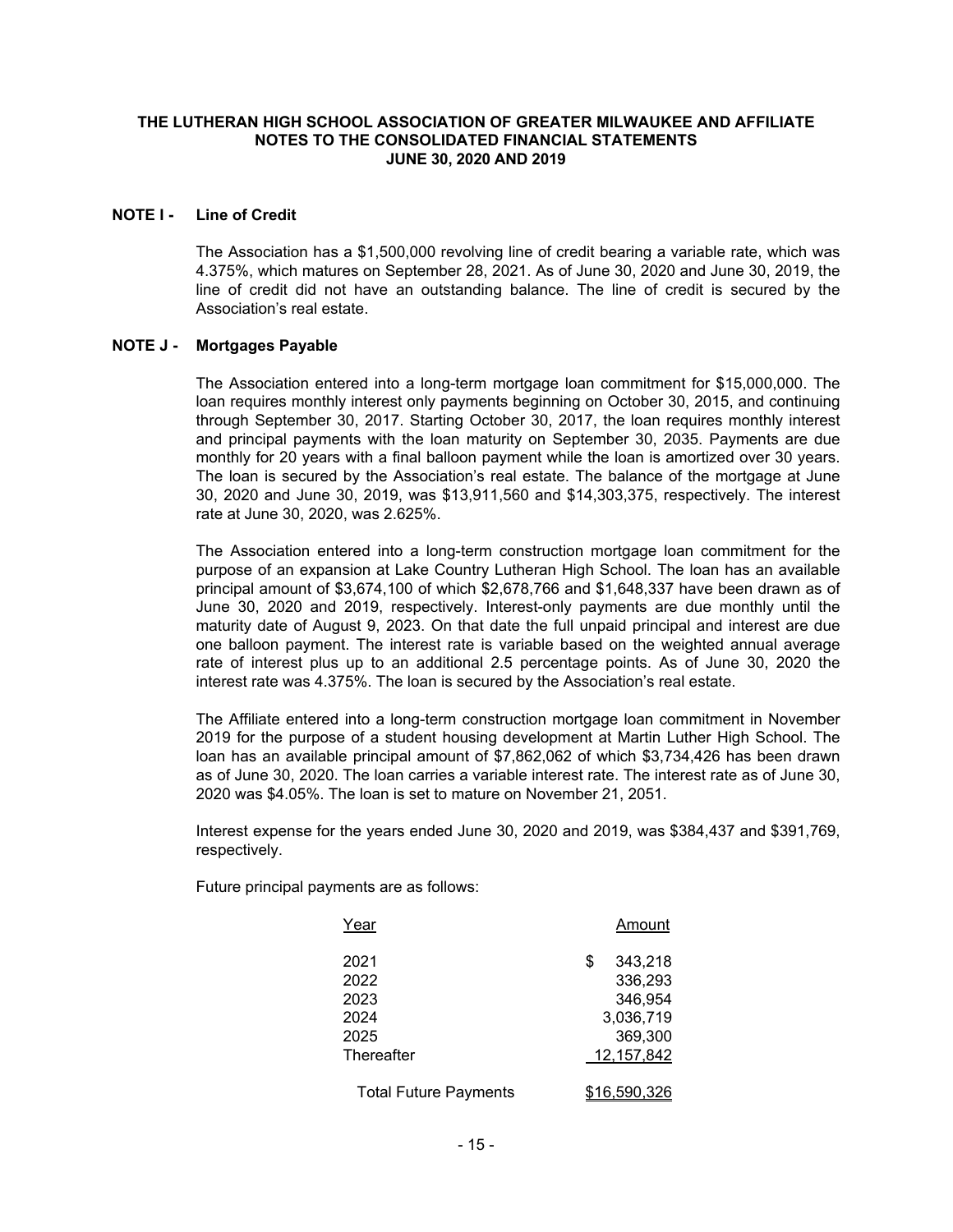### **NOTE K - CARES Act Paycheck Protection Program Loan**

The Organization received a CARES Act Paycheck Protection Program (PPP) Loan on April 16, 2020 in the amount of \$2,857,500. As of June 30, 2020, the interest rate was 1%. The principal and interest on the loan may be forgiven for the Paycheck Protection Program in accordance with the guidelines of the Small Business Administration. The amount of forgiveness, if any, is not known at this time.

If the loan is not forgiven, future minimum payments required under the note are as follows:

| Amount                   | For the Year Ending June 30, |  |  |  |  |  |  |
|--------------------------|------------------------------|--|--|--|--|--|--|
| \$1,097,469<br>1,760,031 | 2021<br>2022                 |  |  |  |  |  |  |
| \$2,857,500              | Total                        |  |  |  |  |  |  |

In addition, the Organization has deferred payroll taxes for the remainder of 2020. Current deferred payroll taxes as of June 30, 2020 is \$46,546. Half of this amount is to be paid by December 31, 2021 and the other half by December 31, 2022.

### **NOTE L - Revenue From Contracts with Customers**

#### **Tuition and Fees Revenue**

Tuition revenue is reported at the amount that reflects the consideration to which the Organization expects to be entitled in exchange for tuition services. The Organization bills the student's family for tuition at the beginning of the semester the services will be provided. Revenue is recognized as the performance obligations are satisfied. Performance obligations are considered to be satisfied over the time period the services are performed.

| <b>Beginning Deferred Revenue</b>           | \$1,360,680  |
|---------------------------------------------|--------------|
| Revenue Recognized From Prior Year Deferred | (1,360,680)  |
| New Fee Revenue Collected                   | 17, 131, 433 |
| Revenue Recognized on Tuition and Fees      | (15,881,752) |
| <b>Ending Deferred</b>                      | \$ 1,249,681 |

#### **Student Activity Fees**

The Organization requests annual activity fees from students for sports, classes, and other activities. The fees are recorded as revenue at the point in time when the fee is used for a specific purpose. Activity fee revenue is reported at the amount that reflects the consideration to which the Organization expects to be entitled in exchange for the student activity fees. Total revenue from student activity fees for the years ended June 30, 2020 and 2019, was \$148,871 and \$185,490, respectively.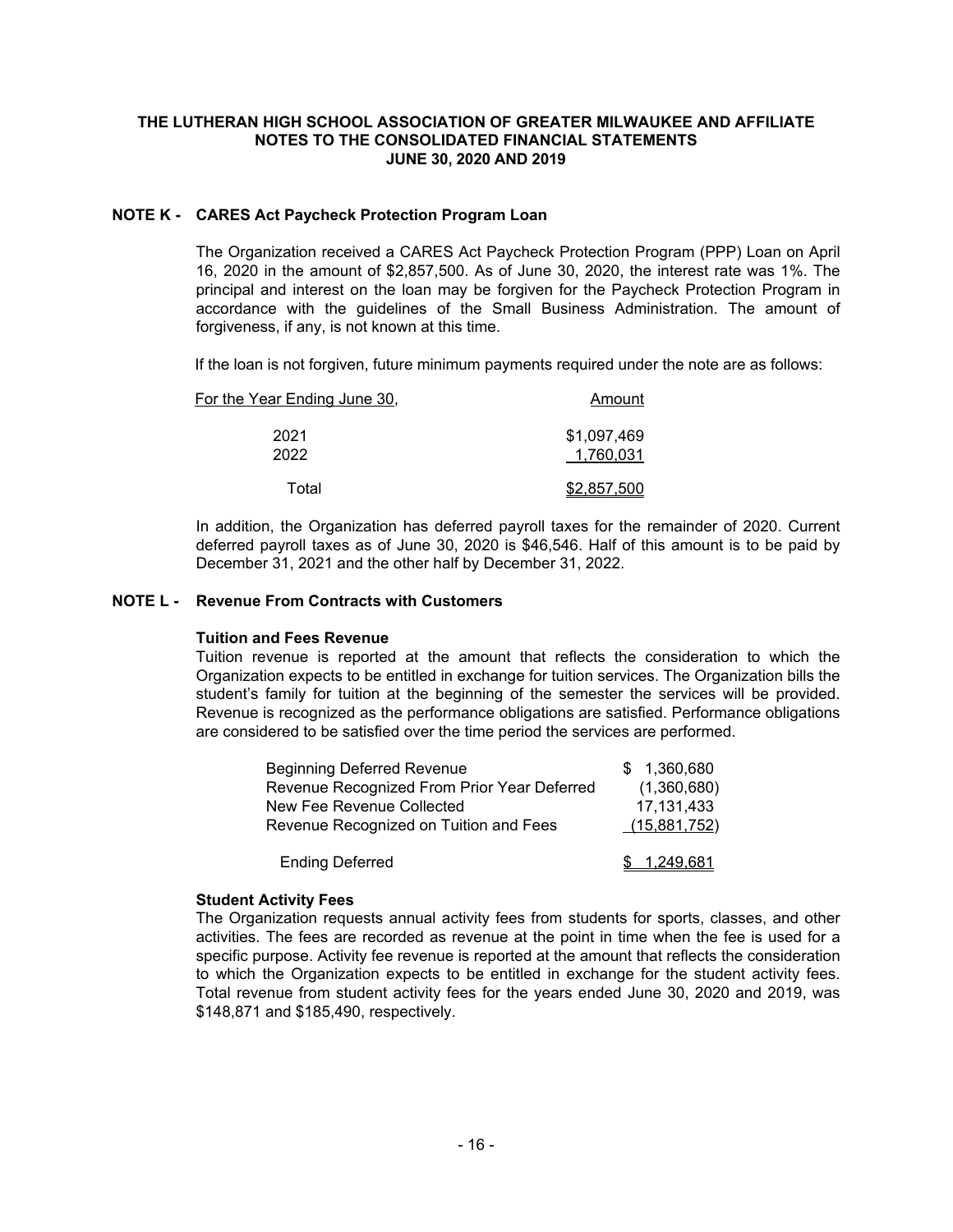#### **NOTE L - Revenue From Contracts with Customers (continued)**

#### **Food Sales**

The Organization requests money from students for lunch and other food services. The fees are recorded as revenue at the point in time when the money is collected. Food sales revenue is reported at the amount that reflects the consideration to which the Organization expects to be entitled in exchange for the food sales fees. Total revenue from food sales for the years ended June 30, 2020 and 2019, was \$580,329 and \$578,925, respectively.

#### **Elementary Band and International Student Program Fees**

The Organization collects revenue from individuals seeking to participate in the elementary band program and international student program. Revenue is recognized as it is earned as collected and subsequently no deferred amounts have been recorded. Revenue for these programs are reported at the amount that reflects the consideration to which the Organization expects to be entitled in exchange for the access to these programs. Total revenue from elementary band and international student program fees for the years ended June 30, 2020 and 2019, was \$392,764 and \$521,960, respectively.

#### **NOTE M - Operating Leases**

The Association leased eleven copiers in fiscal year 2020 with monthly payments totaling \$3,818. The lease expense for the years ended June 30, 2020 and 2019, totaled \$43,963 and \$36,795, respectively.

The Association leased five postage meters with monthly payments totaling \$707 in fiscal year 2020. The lease expense for the years ended June 30, 2020 and 2019, totaled \$6,782 and \$7,139, respectively.

The Association leased two vehicles with monthly payments totaling \$655 in fiscal year 2020. The lease expense for the years ended June 30, 2020 and 2019, totaled \$4,582 and \$-0-, respectively.

In July 2016, the Association signed a lease and sublease agreement for additional office space. The sublease began September 1, 2016, and ended March 31, 2020. The lease continues from April 1, 2020, through March 31, 2025. Rent expense for the years ended June 30, 2020 and 2019 totaled \$72,818 and \$72,818, respectively.

Future payments are as follows:

| Year                                 | Amount                                               |
|--------------------------------------|------------------------------------------------------|
| 2021<br>2022<br>2023<br>2024<br>2025 | \$137,248<br>121,590<br>104,516<br>103,126<br>71,812 |
| <b>Total Future Payments</b>         | <u>\$538,292</u>                                     |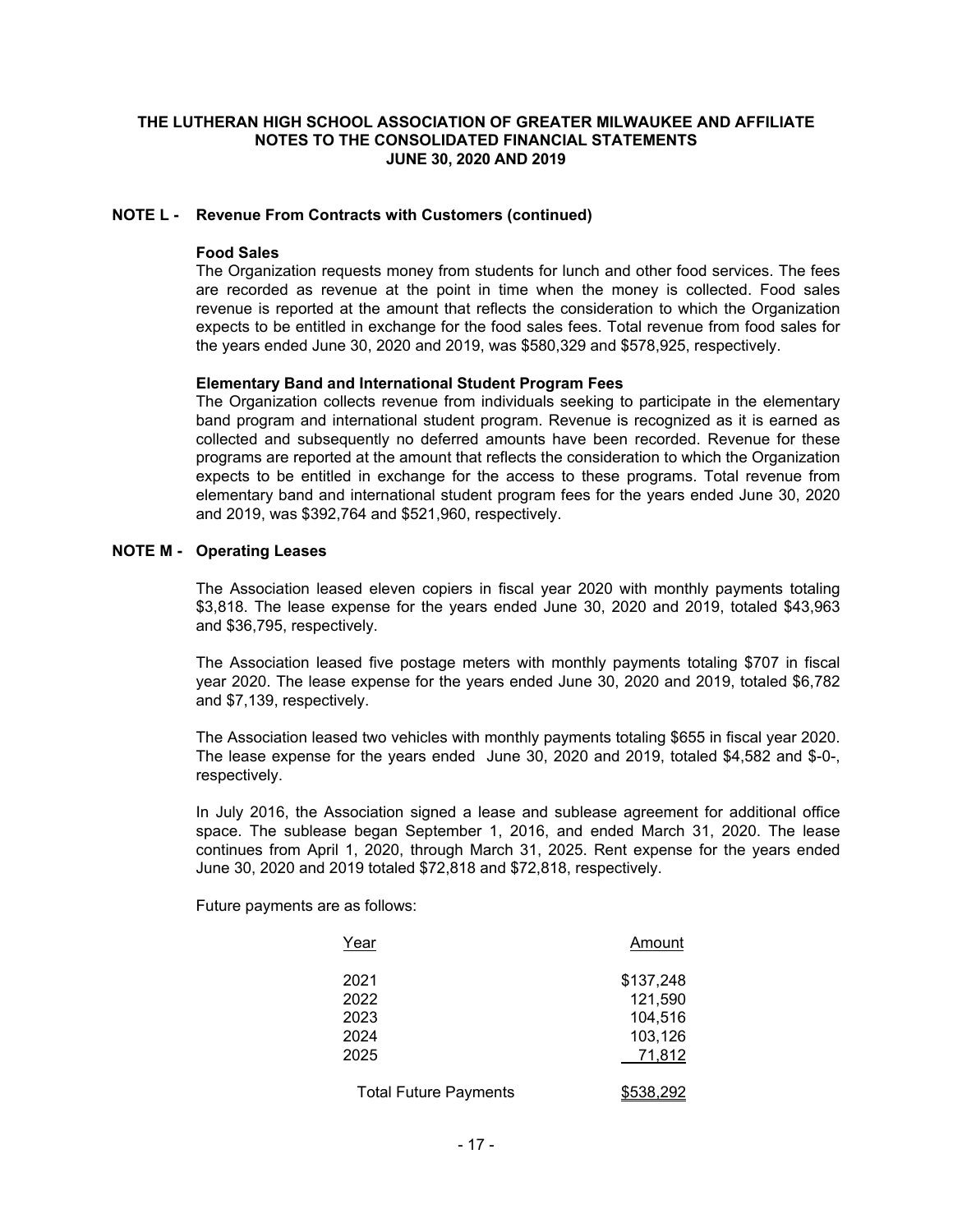#### **NOTE N - Deferred Revenue**

Deferred revenue consists of the following at June 30, 2020 and 2019:

| Source           | 2020               | 2019                 |
|------------------|--------------------|----------------------|
| Tuition<br>Other | \$1,249,681<br>--- | \$1,355,044<br>5,636 |
| Total            | \$1,249,681        | \$1,360,680          |

### **NOTE O - Long-Term Accrued Payroll**

Long-term accrued payroll consists of banked benefit days and paid time off accrual. The value of banked benefit days and paid time off accrual was \$610,976 and \$721,484 at June 30, 2020 and 2019, respectively. In addition, the Organization has \$46,546 of deferred payroll taxes as discussed in Note K.

 As of June 30, 2020 and 2019, the banked benefit days account contains a present value discount of \$75,202 which was calculated based on the expected age of retirement for beneficiaries, the expected rate of growth in Medicare Part B, and a net present value rate of 3.125% and 2.625%, respectively.

# **NOTE P - Net Assets With Donor Restrictions**

The Association had \$1,096,552 of time and purpose net assets with donor restrictions and \$66,210 of purpose net assets with donor restrictions, which consists of the following:

| Source                                   | 2020        | 2019               |
|------------------------------------------|-------------|--------------------|
| Pledges Receivable                       | \$1,096,552 | \$507,525          |
| Milwaukee Lutheran Metal Shop            |             | 57,784             |
| Milwaukee Lutheran Career Academy        |             | 854,513            |
| Milwaukee Lutheran Scholarships          | 66,176      | 184,000            |
| <b>Milwaukee Lutheran Donations</b>      |             | 126,944            |
| Milwaukee Lutheran Capital Projects      |             | 52,708             |
| Martin Luther Band Room                  |             | 29,334             |
| <b>Martin Luther Student Center</b>      |             | 51,095             |
| Martin Luther Ceiling and Lighting       |             | 198,422            |
| <b>Martin Luther Capital Projects</b>    |             | 429,265            |
| <b>Martin Luther Donations</b>           |             | 24,429             |
| Lake Country Lutheran Donations          |             | 93,266             |
| Lake Country Lutheran Soccer Field       |             | 62,392             |
| Lake Country Lutheran Capital Projects   |             | 46,230             |
| <b>Student Activities - Auxiliary</b>    |             | 228,490            |
| Lake Country Lutheran Expansion          |             | 1,986,831          |
| Other                                    |             | 41,906             |
| Total Net Assets With Donor Restrictions | 1.162.728   | <u>\$4,975,134</u> |
|                                          |             |                    |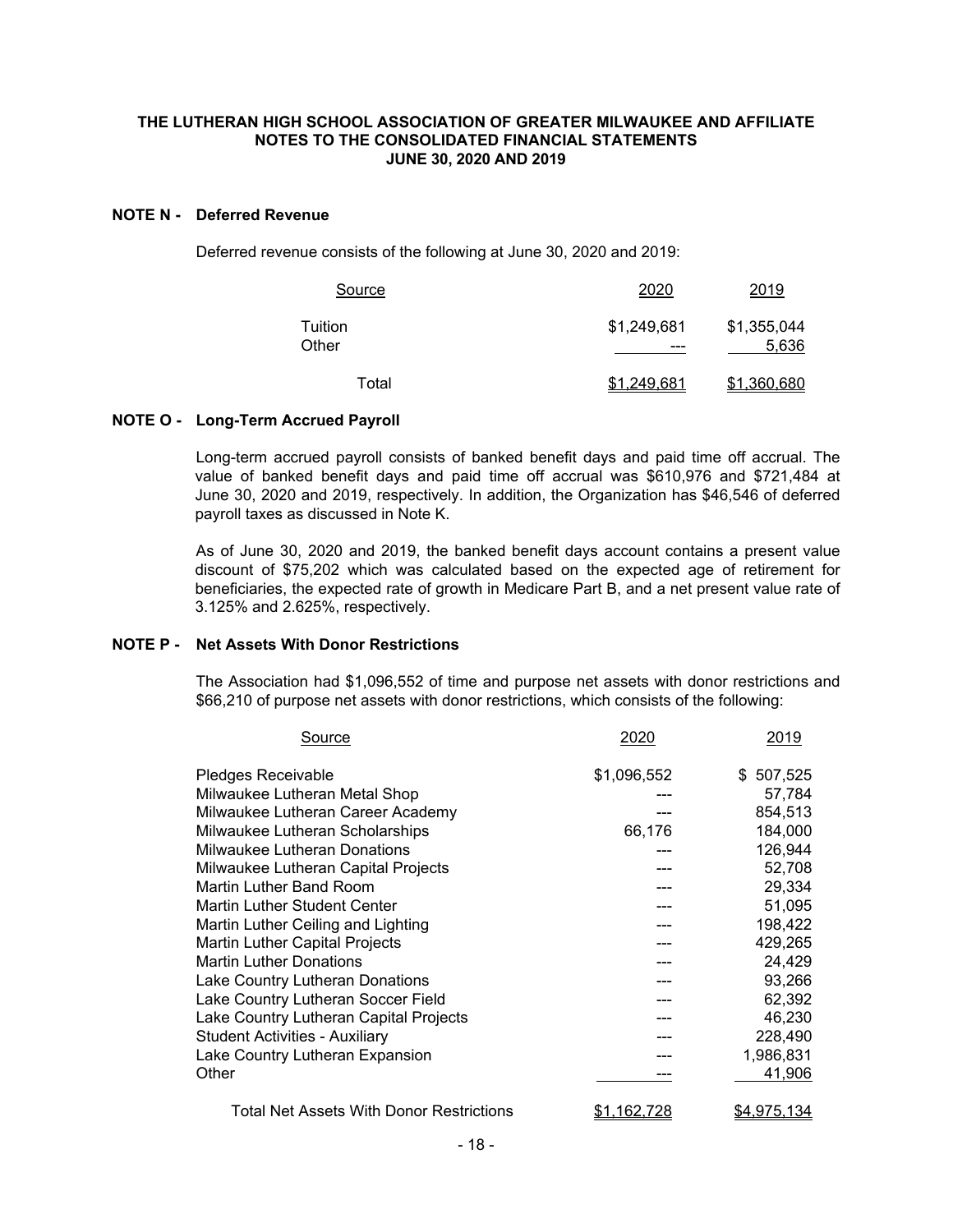#### **NOTE Q - In-Kind Donations**

The Association received \$111,585 and \$10,800 of donated goods and services, which consisted of the following for the years ended June 30, 2020 and 2019:

| Source                    | 2020         | 2019        |
|---------------------------|--------------|-------------|
| <b>Classroom Supplies</b> | 1,765<br>\$. | 5,000<br>S. |
| Art                       | ---          | 4,000       |
| Sewer and Water Lines     | 100,000      |             |
| Chair Lift Replacement    | 5,270        |             |
| <b>Band Equipment</b>     | 4,100        | 1,800       |
| Total                     | \$111,585    | \$10,800    |

#### **NOTE R - Rental Income**

The Association leases space to other organizations in the buildings that it owns. Rental income for the year ended June 30, 2020 and 2019, totaled \$97,979 and \$135,079 respectively. The Organization receives monthly payments between \$360 and \$1,746.

#### **NOTE S - Retirement Plans**

 The Association participates in Concordia Retirement Plan which is a defined benefit plan operated by a related party, Concordia Plan Services. This plan includes the Concordia Retirement Plan (CRP) with Retiree Medical Supplement (RMS).

Employees are eligible for the plan if they are hired to work over 20 hours per week for more than five consecutive months. Pension benefits are based on years of service and compensation. Employees are vested in the retirement plan after five years. Employees are eligible to receive the RMS benefit upon retirement if he/she completed 15 years or more of credible service and the employee is either age 60 or older or the employee's age plus years of creditable service equals or exceeds 85. Concordia Plan Services determines the percentage of salary for eligible workers that the Association is required to pay into the plan. Contributions for the defined benefit plan are intended to provide not only for benefits attributed to service to date but also for those expected to be earned in the future.

The Association also participates in Concordia Retirement Savings Plan (CRSP) which is a defined contribution plan. Employees are eligible to contribute to the plan if they are hired to work over 20 hours per week for more than five consecutive months. The Association matches 50% of an employee's contribution to the plan, not to exceed 1% of the employee's regular, annual compensation.

 The total retirement expense for the Concordia Plans were \$916,890 and \$830,493 for the years ended June 30, 2020 and 2019, respectively. No amounts were due to/from Concordia Plan Services as of June 30, 2020 and June 30, 2019.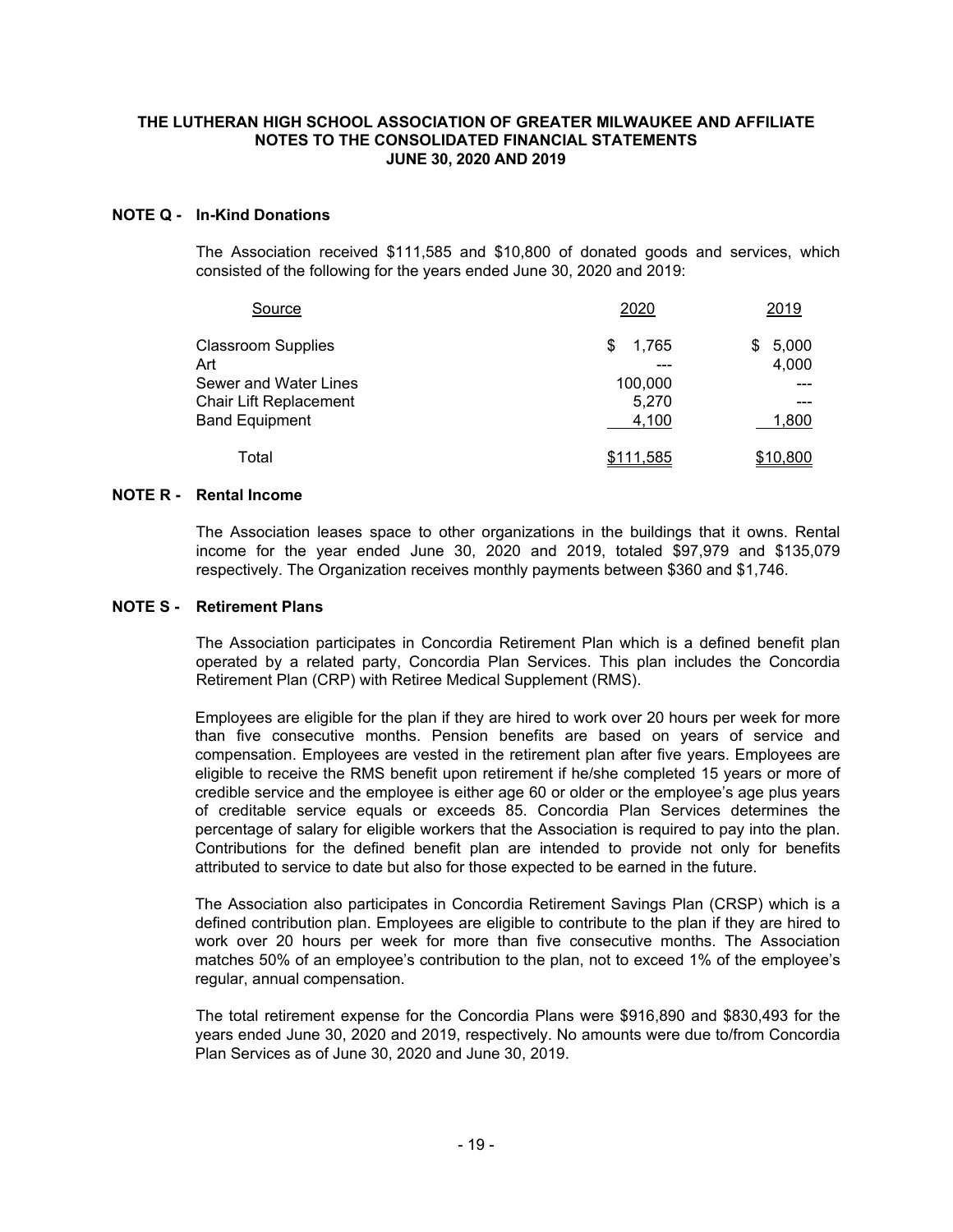# **NOTE T - Related Party Transactions**

The Lutheran High School Association of Greater Milwaukee Foundation (the "Foundation") was created to support the charitable activities of the Association. Governance within the Foundation consists of nine (9) board members consisting of three (3) key employees of the Association (Chief Executive Officer, Chief Financial Officer, and the most senior member of Mission Advancement), three (3) members as appointed by the Association and up to six (6) other members as elected by the Foundation Board of Directors. The Association provides office facilities, management, event planning, record keeping, accounting services, and related overhead costs to the Foundation for which is it paid a management fee. The Foundation makes donations to the Association each year as approved by the Foundation Board primarily for the purpose of funding student aid, scholarships, and other costs associated with advancement efforts for the benefit of the Association. Each month, the Association invoices the Foundation. Total payments by the Foundation to the Association during the year ended June 30, 2020, were \$1,032,655. The Foundation receives all donations and passes them on to the Association if the donation is designated for a specific school in the Association. Total donations received by the Association from the Foundation during the year ended June 30, 2020, were \$1,424,421. Total amounts receivable from the Foundation at the year ended June 30, 2020, were \$453,377.

#### **NOTE U - Income Taxes**

The Association is exempt from income tax under Section  $501(c)(3)$  of the Internal Revenue Code and is classified as other than a private foundation. Management has reviewed all tax positions taken in previous fiscal years and those expected to be taken in future fiscal years. As of June 30, 2020 and June 30, 2019, the Association had no amounts related to unrecognized income tax benefits and no amounts related to accrued interest and penalties. The Association does not anticipate any significant changes to unrecognized income tax benefits over the next year.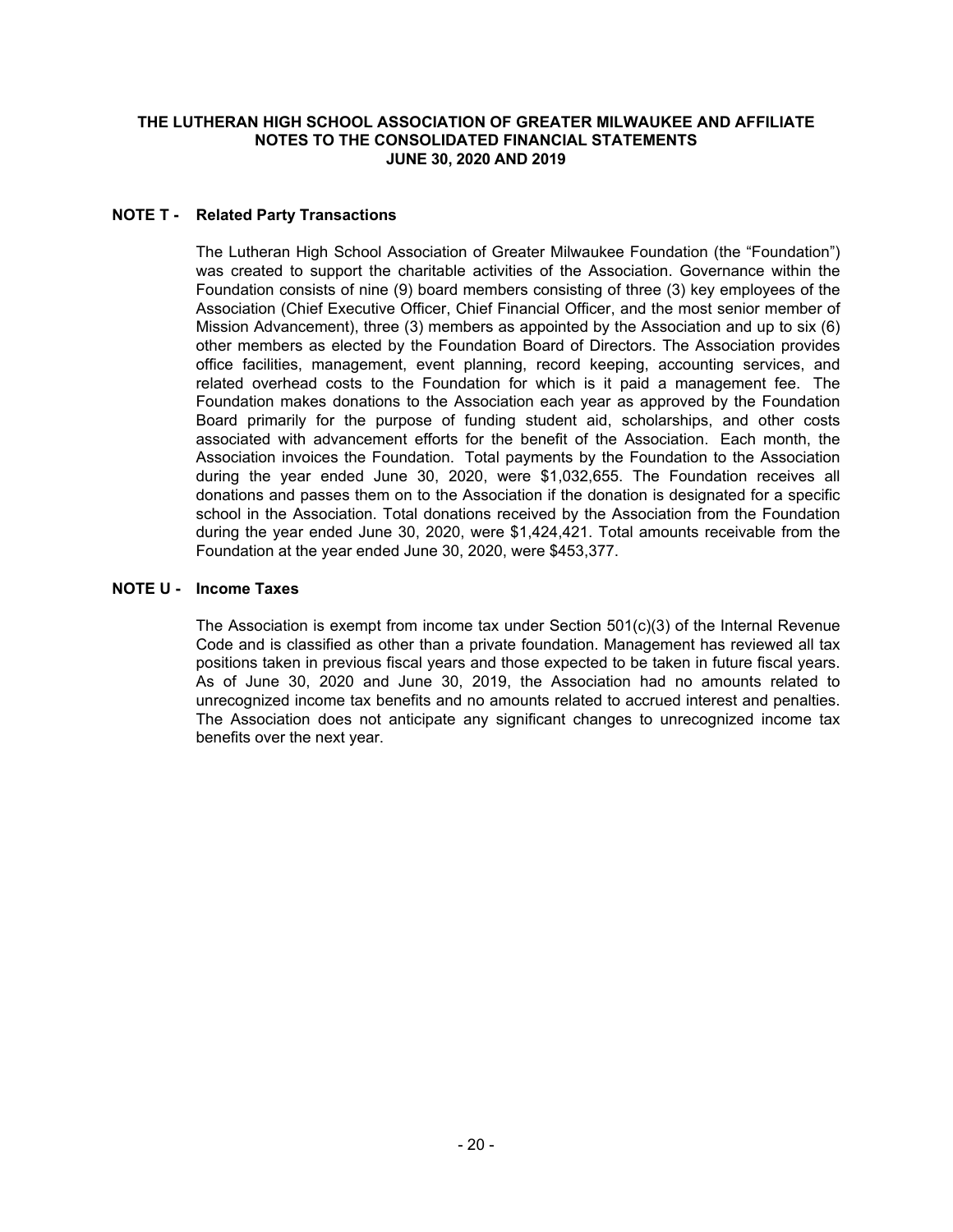#### **NOTE V - Subsequent Events**

The Association has evaluated events and transactions occurring after June 30, 2020, through September 25, 2020, the date the consolidated financial statements are available to be issued, for possible adjustments to the consolidated financial statements or disclosures. The Organization has determined that the following subsequent events need to be disclosed:

A parcel of land at Lake Country Lutheran High School to the east of Campus Drive in the northernmost section totaling 14.6 acres to be developed for single family condominiums, 11.0 acres to remain isolated natural resource area, and 1.85 acres for a public road was sold on August 12, 2020 for \$1,250,000 less agreed upon shared road construction costs of \$250,000 as well as closing costs.

The COVID-19 outbreak in the United States has caused business disruption though mandated and voluntary closings of many businesses and nonprofit organizations. While the disruption is expected to be temporary, there is considerable uncertainty around the duration of the closings. The Organization has postponed fundraising events. It is unknown at this time what, if any, negative impact on the Organization's financial position may be.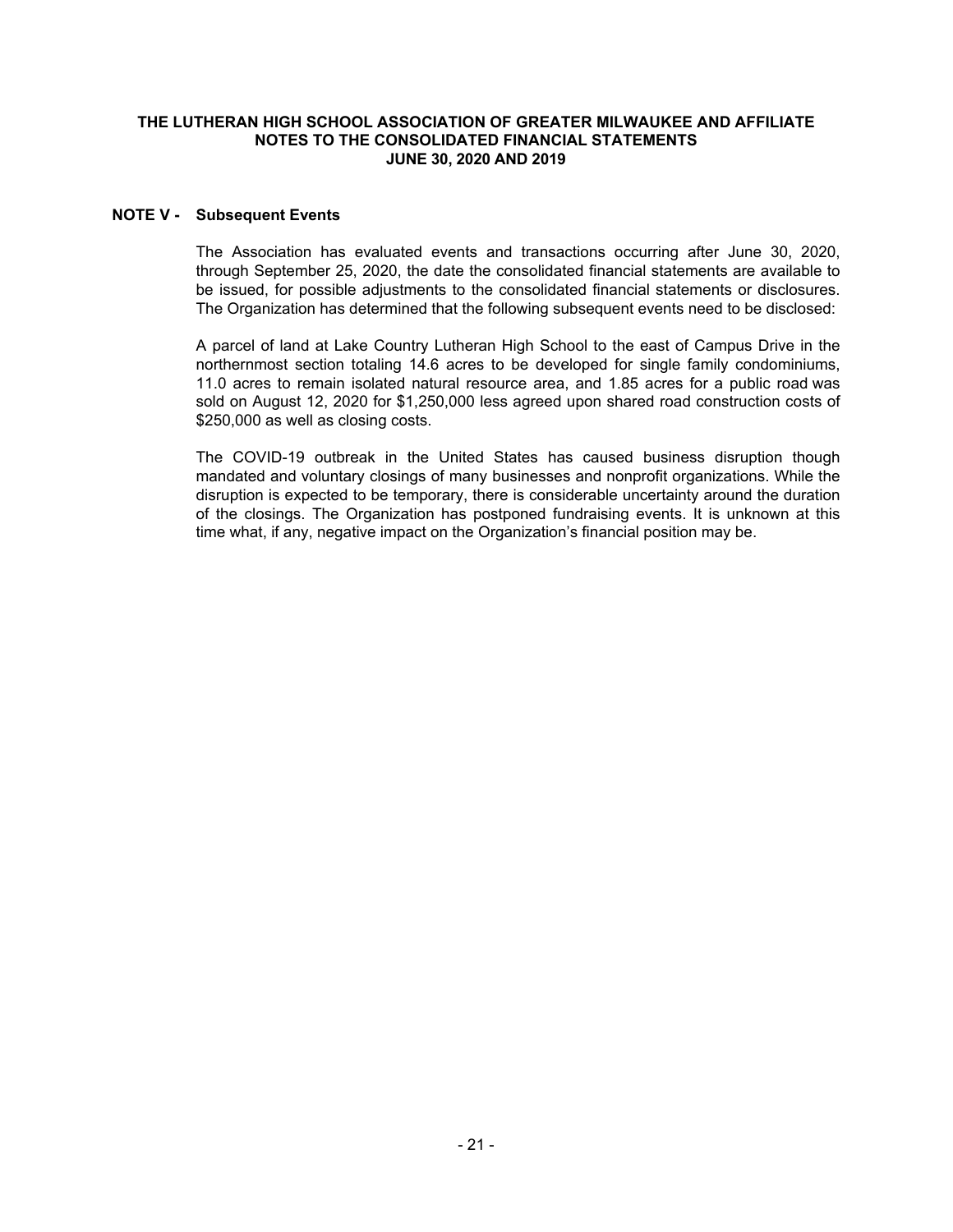#### **THE LUTHERAN HIGH SCHOOL ASSOCIATION OF GREATER MILWAUKEE AND AFFILIATE CONSOLIDATED SCHEDULE OF REVENUE AND EXPENSES WITHOUT DONOR RESTRICTIONS BY SCHOOL FOR THE YEAR ENDED JUNE 30, 2020 (With Summarized Totals for the Year Ended June 30, 2019)**

|                                       |                                            |                                   | 2020                               |               |               | 2019          |
|---------------------------------------|--------------------------------------------|-----------------------------------|------------------------------------|---------------|---------------|---------------|
|                                       | <b>Martin Luther</b><br><b>High School</b> | Milwaukee Lutheran<br>High School | Lake Country<br><b>High School</b> | Association   | Total         | Total         |
| <b>REVENUE</b>                        |                                            |                                   |                                    |               |               |               |
| Donations                             | \$<br>---                                  | \$                                | $---$                              | \$<br>768,269 | \$<br>768,269 | \$<br>919,399 |
| Grants                                | ---                                        | ---                               | ---                                | ---           | $---$         | 72,000        |
| Tuition                               | 5,348,569                                  | 7,514,569                         | 4,379,294                          | ---           | 17,242,432    | 15,919,447    |
| Fees                                  |                                            |                                   |                                    |               |               |               |
| Sports Fees                           | 31,532                                     | 10,891                            | 22,148                             | ---           | 64,571        | 92,896        |
| <b>Class Fees</b>                     | 5,299                                      | 340                               | 12,940                             | ---           | 18,579        | 16,783        |
| Other Fees                            | 4,878                                      | 7,318                             | 53,525                             | ---           | 65,721        | 75,811        |
| <b>Food Sales</b>                     | 161,836                                    | 270,666                           | 147,827                            | ---           | 580,329       | 578,925       |
| International Student Program         | 135,373                                    | 5,206                             | 79,357                             | ---           | 219,936       | 363,942       |
| <b>Elementary Band</b>                | ---                                        | ---                               | ---                                | 172,828       | 172,828       | 158,018       |
| Partnership Income                    | ---                                        | ---                               | ---                                | 768,490       | 768,490       | 800,958       |
| Rent                                  | 34,873                                     | 54,111                            | 8,995                              | $---$         | 97,979        | 135,079       |
| Gate Receipts                         | 19,706                                     | 14,448                            | 34,140                             | ---           | 68,294        | 87,344        |
| Interest Income                       | ---                                        | ---                               | $--$                               | 34,460        | 34,460        | 27,252        |
| Other Income                          | 49,285                                     | 33,290                            | 21,661                             | 118,218       | 222,454       | 229,076       |
| In-Kind Revenue                       | 6,715                                      | 4,300                             | 250                                | 320           | 11,585        | 10,800        |
| Net Assets Released from Restrictions | 805,803                                    | 1,707,978                         | 4,070,047                          | 270,430       | 6,854,258     | 892,955       |
| Total Revenue (Carried Forward)       | 6,603,869                                  | 9,623,117                         | 8,830,184                          | 2,133,015     | 27,190,185    | 20,380,685    |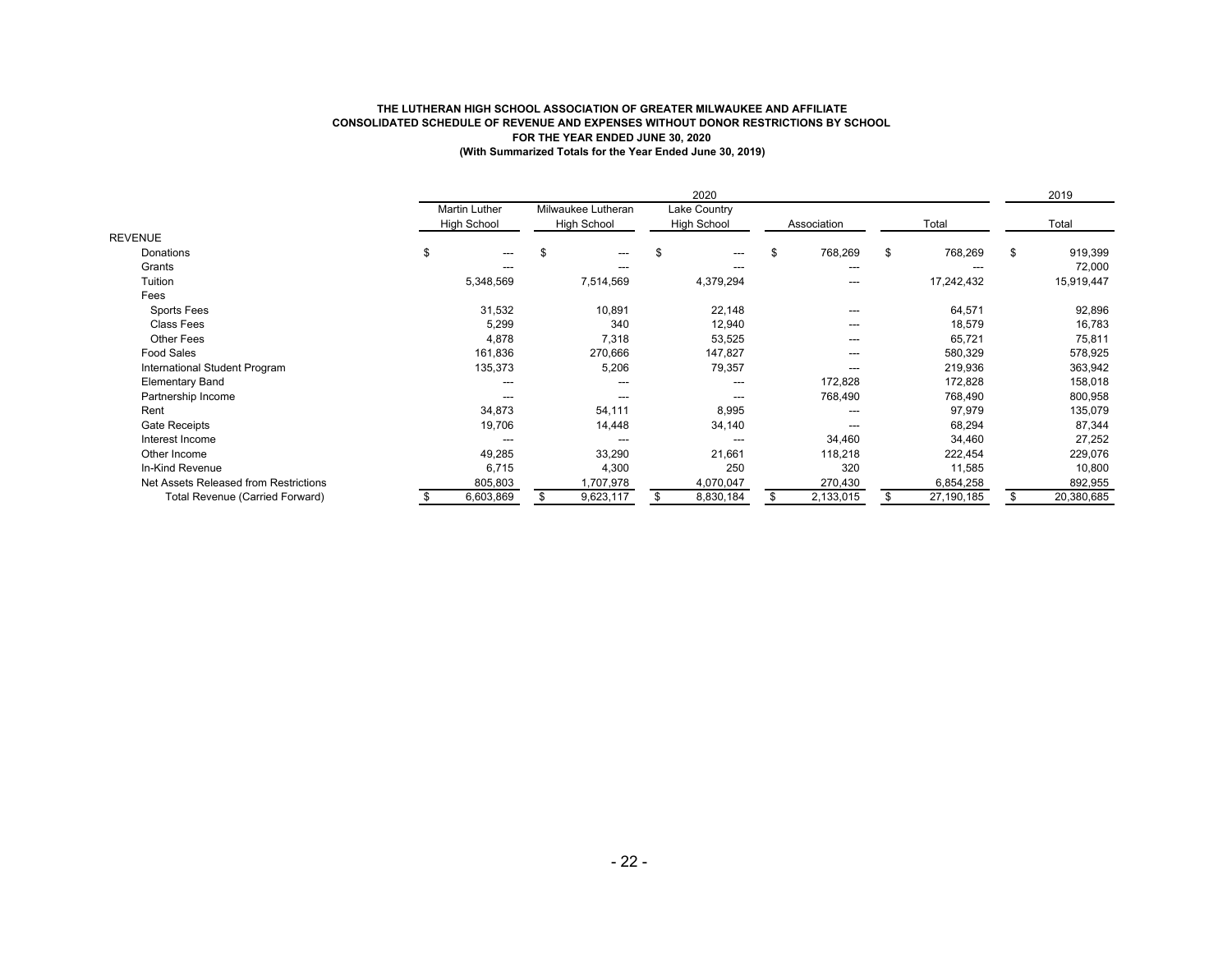#### **CONSOLIDATED SCHEDULE OF REVENUE AND EXPENSES WITHOUT DONOR RESTRICTIONS BY SCHOOL THE LUTHERAN HIGH SCHOOL ASSOCIATION OF GREATER MILWAUKEE AND AFFILIATE FOR THE YEAR ENDED JUNE 30, 2020 (With Summarized Totals for the Year Ended June 30, 2019)**

|                                         |              | <b>Martin Luther</b><br><b>High School</b> | Milwaukee Lutheran<br><b>High School</b> | 2020<br><b>Lake Country</b><br><b>High School</b> | Association       |     | Total       |            | 2019<br>Total |
|-----------------------------------------|--------------|--------------------------------------------|------------------------------------------|---------------------------------------------------|-------------------|-----|-------------|------------|---------------|
| Total Revenue (Brought Forward)         | \$           | 6,603,869                                  | \$<br>9,623,117                          | \$<br>8,830,184                                   | \$<br>2,133,015   | \$  | 27,190,185  | \$         | 20,380,685    |
| <b>EXPENSES</b>                         |              |                                            |                                          |                                                   |                   |     |             |            |               |
| Salaries and Wages                      | \$           | 2,773,810                                  | \$<br>4,072,089                          | \$<br>1,638,014                                   | \$<br>1,862,463   | S   | 10,346,376  | \$         | 9,573,351     |
| Retirement                              |              | 240,937                                    | 376,955                                  | 131,050                                           | 167,948           |     | 916,890     |            | 830,493       |
| <b>Employee Benefits</b>                |              | 692,389                                    | 1,098,528                                | 474,984                                           | 360,288           |     | 2,626,189   |            | 2,475,511     |
| Payroll Taxes                           |              | 168,900                                    | 246,251                                  | 80,826                                            | 94,518            |     | 590,495     |            | 547,294       |
| Stipends                                |              | 193,915                                    | 224,633                                  | 101,883                                           | 16,636            |     | 537,067     |            | 558,805       |
| Professional Fees                       |              | 69,955                                     | 104,409                                  | 86,160                                            | 212,281           |     | 472,805     |            | 441,629       |
| Supplies                                |              | 232,650                                    | 459,892                                  | 170,983                                           | 147,974           |     | 1,011,499   |            | 1,055,082     |
| Telephone                               |              | 15,934                                     | 17,252                                   | 7,594                                             | 31,076            |     | 71,856      |            | 34,206        |
| Postage                                 |              | 4,701                                      | 6,094                                    | 1,389                                             | 20,274            |     | 32,458      |            | 33.758        |
| Printing                                |              | 2,432                                      | 14,989                                   | ---                                               | 63,532            |     | 80,953      |            | 70,813        |
| Occupancy                               |              | 122,130                                    | 206,313                                  | 141,529                                           | 103,927           |     | 573,899     |            | 634,477       |
|                                         |              |                                            |                                          |                                                   |                   |     |             |            | 226,337       |
| <b>Equipment Rental and Maintenance</b> |              | 60,594                                     | 144,657                                  | 65,777                                            | 3,446             |     | 274,474     |            |               |
| Travel                                  |              | 20,430                                     | 20,741                                   | 10,452                                            | 47,738            |     | 99,361      |            | 157,027       |
| Conferences, Conventions and Meetings   |              | 11,838                                     | 5,413                                    | 4,056                                             | 12,059            |     | 33,366      |            | 93,689        |
| <b>Graduation Materials</b>             |              | 2,352                                      | 8,273                                    | 3,135                                             | 52                |     | 13,812      |            | 16,487        |
| Awards                                  |              | 3,899                                      | 3,130                                    | 834                                               | 18,136            |     | 25,999      |            | 28,329        |
| Food                                    |              | 102,840                                    | 133,797                                  | 97,580                                            |                   |     | 334,217     |            | 372,766       |
| Promotions                              |              | 11,406                                     | 12,421                                   | 6,845                                             | 9,684             |     | 40,356      |            | 19,774        |
| International Student Program           |              | 19,156                                     | $\overline{a}$                           | 10,465                                            |                   |     | 29,621      |            | 45,738        |
| Capital Outlay                          |              | 25,868                                     | 26,217                                   | 3,985                                             | 8,850             |     | 64,920      |            | 102,431       |
| Recruitment                             |              | $\overline{a}$                             | 50                                       | $\overline{a}$                                    | 1,571             |     | 1,621       |            | 33,452        |
| <b>Moving Fees</b>                      |              | $\overline{a}$                             | $\overline{a}$                           | 2,500                                             |                   |     | 2,500       |            | 7,442         |
| <b>Student Aid</b>                      |              | 225,379                                    | 181,885                                  | 360,563                                           | $\overline{a}$    |     | 767,827     |            | 684,448       |
| <b>Interest Expense</b>                 |              | ---                                        | $\overline{a}$                           | 7,221                                             | 377,216           |     | 384,437     |            | 391,769       |
| Insurance                               |              | $---$                                      | $\overline{a}$                           | $\overline{a}$                                    | 100,331           |     | 100,331     |            | 101,984       |
| Membership Dues                         |              | 13,793                                     | 16,338                                   | 22,464                                            | 4,616             |     | 57,211      |            | 78,943        |
| Donations                               |              | 670                                        | 11,547                                   | 2,638                                             | 14,877            |     | 29,732      |            | 45,031        |
| <b>Special Events</b>                   |              | 552                                        | 5,027                                    | 26,370                                            | ---               |     | 31,949      |            | 18,134        |
| <b>Field Trips</b>                      |              | 3,540                                      | 6,627                                    | ---                                               | 1,356             |     | 11,523      |            | 9,261         |
| Meals and Entertainment                 |              | 14,672                                     | 10,811                                   | 5,486                                             | 102,736           |     | 133,705     |            | 136,726       |
| Sports Fees                             |              | 6,171                                      | 4,890                                    | 6,568                                             | $\overline{a}$    |     | 17,629      |            | 25,633        |
| Testing                                 |              | 4,584                                      | 18,020                                   | 3,964                                             | $\overline{a}$    |     | 26,568      |            | 36,642        |
| Other Expense                           |              | 38                                         |                                          | 3,690                                             | 17,570            |     | 21,298      |            | 15,101        |
| <b>Total Expenses</b>                   | \$           | 5,045,535                                  | \$<br>7,437,249                          | \$<br>3,479,005                                   | \$<br>3,801,155   | \$  | 19,762,944  | \$         | 18,902,563    |
|                                         |              |                                            |                                          |                                                   |                   |     |             |            |               |
| CHANGES IN NET ASSETS BEFORE            |              |                                            |                                          |                                                   |                   |     |             |            |               |
| ASSOCIATION ALLOCATIONS                 | \$           | 1,558,334                                  | \$<br>2,185,868                          | \$<br>5,351,179                                   | \$<br>(1,668,140) | \$  | 7,427,241   | \$         | 1,478,122     |
| <b>Association Allocations</b>          |              | (524, 108)                                 | (774, 186)                               | (369, 846)                                        | 1,668,140         |     |             |            |               |
|                                         |              |                                            |                                          |                                                   |                   |     |             |            |               |
| CHANGES IN NET ASSETS AFTER             |              |                                            |                                          |                                                   |                   |     |             |            |               |
| ASSOCIATION ALLOCATIONS                 | \$           | 1,034,226                                  | \$<br>1,411,682                          | \$<br>4,981,333                                   | \$                | -\$ | 7,427,241   | $\sqrt{3}$ | 1,478,122     |
| CHANGES IN NET ASSETS RELATED           |              |                                            |                                          |                                                   |                   |     |             |            |               |
| TO NON-OPERATING INCOME (EXPENSE)       |              |                                            |                                          |                                                   |                   |     |             |            |               |
| <b>Student Activities</b>               | \$           | $\overline{a}$                             | \$<br>$\sim$                             | \$<br>$\sim$                                      | \$<br>(90, 958)   | \$  | (90, 958)   | \$         | (4,916)       |
| Write-Off                               |              | (24, 689)                                  | (10, 780)                                | (24, 712)                                         |                   |     | (60, 181)   |            |               |
| Depreciation                            |              | (154, 189)                                 | (363, 176)                               | (875, 773)                                        | (17, 224)         |     | (1,410,362) |            | (1, 197, 601) |
| Total Change From Non-Operating Items   | \$           | (178, 878)                                 | \$<br>(373,956)                          | \$<br>(900, 485)                                  | \$<br>(108, 182)  | \$  | (1,561,501) | \$         | (1,202,517)   |
|                                         |              |                                            |                                          |                                                   |                   |     |             |            |               |
| CHANGES IN NET ASSETS                   | \$           | 855,348                                    | \$<br>1,037,726                          | \$<br>4,080,848                                   | \$<br>(108, 182)  | \$  | 5,865,740   | \$         | 275,605       |
|                                         |              |                                            |                                          |                                                   |                   |     |             |            |               |
| <b>Capital Additions</b>                | $\mathbb{S}$ | 423,175                                    | \$<br>1,054,963                          | \$<br>5,131,651                                   | \$<br>(6,609,789) | \$  |             | \$         |               |
|                                         |              |                                            |                                          |                                                   |                   |     |             |            |               |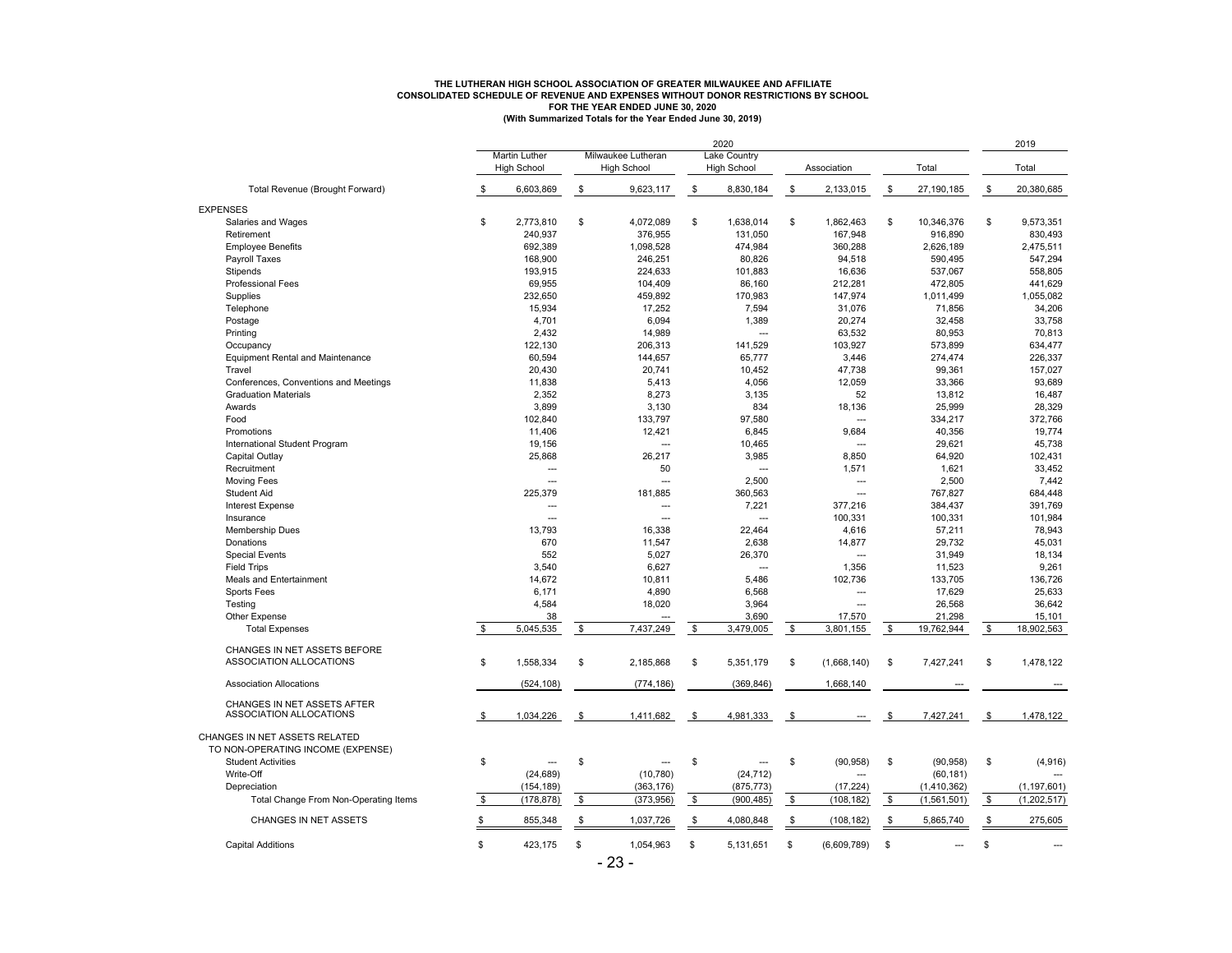#### **THE LUTHERAN HIGH SCHOOL ASSOCIATION OF GREATER MILWAUKEE CONSOLIDATING STATEMENTS OF FINANCIAL POSITION JUNE 30, 2020**

|                                             |    | The Lutheran High School Association<br>of Greater Milwaukee |                          |                                   |                    |                                   |                         |                |              |                        |
|---------------------------------------------|----|--------------------------------------------------------------|--------------------------|-----------------------------------|--------------------|-----------------------------------|-------------------------|----------------|--------------|------------------------|
|                                             |    | Without<br><b>Donor Restrictions</b>                         |                          | With<br><b>Donor Restrictions</b> |                    | Spartan Development<br><b>LLC</b> |                         | Eliminations   |              | Total                  |
| ASSETS                                      |    |                                                              |                          |                                   |                    |                                   |                         |                |              |                        |
| <b>CURRENT ASSETS</b>                       |    |                                                              |                          |                                   |                    |                                   |                         |                |              |                        |
| Cash                                        | \$ | 3,621,241                                                    | \$                       | 1,727,781                         | \$                 |                                   | \$                      |                | \$           | 5,349,022              |
| Accounts Receivable - Net                   |    | 246,947                                                      |                          | 451,302                           |                    |                                   |                         | (40, 506)      |              | 657,743                |
| Pledges Receivable                          |    |                                                              |                          | 456,357                           |                    |                                   |                         |                |              | 456,357                |
| <b>Other Asset</b>                          |    | 18,056                                                       |                          | ---                               |                    | ---                               |                         | ---            |              | 18,056                 |
| <b>Prepaid Expenses</b>                     |    | 314,403                                                      |                          | ---                               |                    |                                   |                         | ---            |              | 314,403                |
| <b>Total Current Assets</b>                 | \$ | 4,200,647                                                    | \$                       | 2,635,440                         | \$                 | ---                               | \$                      | (40, 506)      | \$           | 6,795,581              |
| <b>FIXED ASSETS</b>                         |    |                                                              |                          |                                   |                    |                                   |                         |                |              |                        |
| Land                                        | \$ | 1,994,305                                                    | \$                       |                                   | \$                 |                                   | \$                      |                | \$           | 1,994,305              |
|                                             |    |                                                              |                          | 564,697                           |                    | 5,015,222                         |                         | ---            |              |                        |
| <b>Construction in Progress</b>             |    | 3,835,093                                                    |                          |                                   |                    |                                   |                         |                |              | 5,579,919<br>3,835,093 |
| Land Improvements                           |    |                                                              |                          |                                   |                    |                                   |                         |                |              |                        |
| <b>Building and Building Improvements</b>   |    | 42,968,313                                                   |                          | ---                               |                    | ---                               |                         | ---            |              | 42,968,313             |
| Furniture, Fixtures and Equipment           |    | 2,030,804                                                    |                          |                                   |                    |                                   |                         | ---            |              | 2,030,804              |
| Vehicles                                    |    | 294,147                                                      |                          |                                   |                    |                                   |                         | ---            |              | 294,147                |
| <b>Total Fixed Assets</b>                   | S  | 51,122,662                                                   | \$                       | 564,697                           | S                  | 5,015,222                         | $\overline{\mathbf{s}}$ | ---            | S            | 56,702,581             |
| <b>Accumulated Depreciation</b>             |    | (17, 852, 403)                                               |                          |                                   |                    |                                   |                         | ---            |              | (17, 852, 403)         |
| <b>Net Fixed Assets</b>                     | \$ | 33,270,259                                                   | \$                       | 564,697                           | \$                 | 5,015,222                         | \$                      | ---            | \$           | 38,850,178             |
| <b>LONG-TERM ASSETS</b>                     |    |                                                              |                          |                                   |                    |                                   |                         |                |              |                        |
| <b>Accounts Receivable</b>                  | \$ | 154,836                                                      | \$                       |                                   | \$                 |                                   | \$                      |                | \$           | 154,836                |
| Pledges Receivable - Net                    |    |                                                              |                          | 640,195                           |                    |                                   |                         |                |              | 640,195                |
| <b>Other Asset</b>                          |    | 159,870                                                      |                          |                                   |                    |                                   |                         |                |              | 159,870                |
| Total Long-Term Assets                      | \$ | 314,706                                                      | \$                       | 640,195                           | \$                 | $\overline{a}$                    | \$                      | $\overline{a}$ | \$           | 954,901                |
|                                             |    |                                                              |                          |                                   |                    |                                   |                         |                |              |                        |
| OTHER ASSETS                                |    |                                                              |                          |                                   |                    |                                   |                         |                |              |                        |
| <b>Security Deposit</b>                     | \$ | 15,700                                                       | \$                       |                                   | \$                 |                                   | \$                      |                | \$           | 15,700                 |
| <b>Credit Card Holding</b>                  |    | 397                                                          |                          |                                   |                    |                                   |                         |                |              | 397                    |
| <b>Total Other Assets</b>                   | \$ | 16.097                                                       | $\overline{\$}$          | ---                               | \$                 | $\overline{a}$                    | $\overline{\$}$         | ---            | $\mathsf{S}$ | 16.097                 |
| <b>TOTAL ASSETS</b>                         |    | 37,801,709                                                   | -\$                      | 3,840,332                         | \$                 | 5,015,222                         | \$                      | (40, 506)      | \$           | 46,616,757             |
| LIABILITIES AND NET ASSETS                  |    |                                                              |                          |                                   |                    |                                   |                         |                |              |                        |
| <b>CURRENT LIABILITIES</b>                  |    |                                                              |                          |                                   |                    |                                   |                         |                |              |                        |
| <b>Accounts Payable</b>                     | \$ | 289,856                                                      | \$                       | 136,371                           |                    | 1,280,796                         | \$                      | (40, 506)      | \$           | 1,666,517              |
| <b>Accrued Payroll</b>                      |    | 1,050,379                                                    |                          |                                   |                    |                                   |                         | ---            |              | 1,050,379              |
| Current Portion of CARES Act PPP Loan       |    | 1,097,469                                                    |                          |                                   |                    |                                   |                         | ---            |              | 1,097,469              |
| <b>Current Portion of Mortgages Payable</b> |    | 343,218                                                      |                          |                                   |                    |                                   |                         | ---            |              | 343,218                |
| <b>Deferred Revenue</b>                     |    | 1,249,681                                                    |                          |                                   |                    |                                   |                         |                |              | 1,249,681              |
| <b>Total Current Liabilities</b>            | \$ | 4,030,603                                                    | \$                       | 136,371                           | \$                 | 1,280,796                         | \$                      | (40, 506)      | \$           | 5,407,264              |
|                                             |    |                                                              |                          |                                   |                    |                                   |                         |                |              |                        |
| LONG-TERM LIABILITIES                       |    |                                                              |                          |                                   |                    |                                   |                         |                |              |                        |
| CARES Act PPP Loan                          | \$ | 2,857,500                                                    | \$                       |                                   | \$                 |                                   | \$                      | ---            | \$           | 2,857,500              |
| Less: Current Portion of CARES Act PPP Loan |    | (1,097,469)                                                  |                          |                                   |                    |                                   |                         |                |              | (1,097,469)            |
| Mortgages Payable                           |    | 13,911,560                                                   |                          | 2,678,766                         |                    | 3,734,426                         |                         |                |              | 20,324,752             |
| Less: Current Portion of Mortgages Payable  |    | (343, 218)                                                   |                          | ---                               |                    | ---                               |                         | ---            |              | (343, 218)             |
| <b>Accrued Payroll</b>                      |    | 657,522                                                      |                          |                                   |                    | ---                               |                         | ---            |              | 657,522                |
| Student Activities - Auxiliary              |    | 137,532                                                      |                          | (137, 532)                        |                    | ---                               |                         |                |              |                        |
| Total Long-Term Liabilities                 | \$ | 16,123,427                                                   | \$                       | 2,541,234                         | \$                 | 3,734,426                         | \$                      | ---            | \$           | 22,399,087             |
| <b>Total Liabilities</b>                    | s. | 20,154,030                                                   | $\overline{\mathcal{E}}$ | 2,677,605                         | $\overline{\$}$    | 5,015,222                         | \$                      | (40, 506)      | \$           | 27,806,351             |
| <b>NET ASSETS</b>                           |    |                                                              |                          |                                   |                    |                                   |                         |                |              |                        |
| <b>Without Donor Restrictions</b>           |    |                                                              |                          |                                   |                    |                                   |                         |                |              |                        |
| Operating                                   | \$ | 17,647,679                                                   | \$                       |                                   | \$                 |                                   | \$                      |                | \$           | 17,647,679             |
| <b>With Donor Restrictions</b>              |    |                                                              |                          | 1,162,727                         |                    |                                   |                         |                |              | 1,162,727              |
| <b>Total Net Assets</b>                     | \$ | 17,647,679                                                   | \$                       | 1,162,727                         | \$                 | ---                               |                         | ---            |              | 18,810,406             |
|                                             |    |                                                              |                          |                                   |                    |                                   | \$                      |                | \$           |                        |
| TOTAL LIABILITIES AND NET ASSETS \$         |    | 37,801,709                                                   | $\mathbf{s}$             | 3,840,332                         | $\mathbf{\hat{s}}$ | 5,015,222                         | $\mathfrak{s}$          | (40, 506)      | - \$         | 46,616,757             |